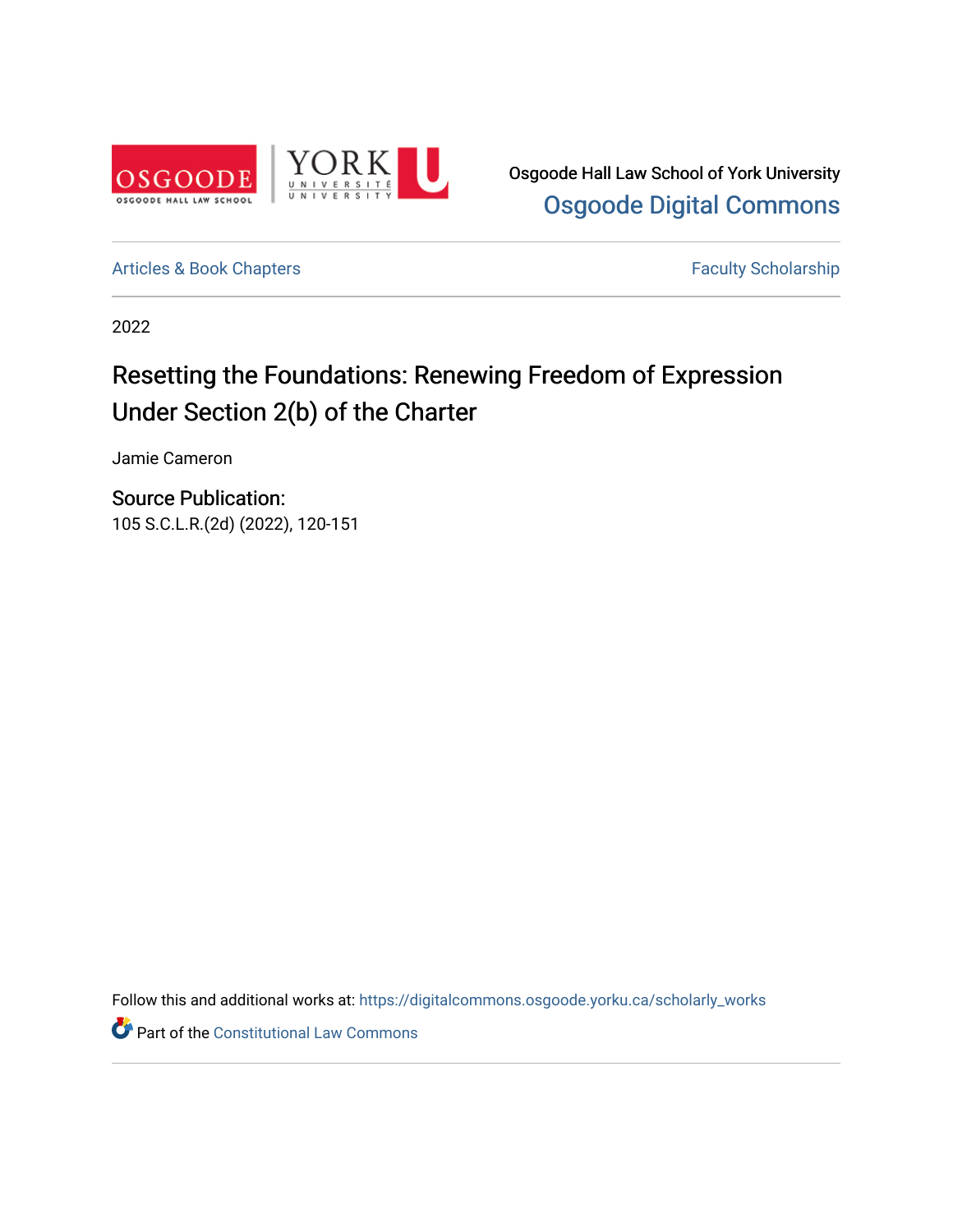# **RESETTING THE FOUNDATIONS: RENEWING FREEDOM OF EXPRESSION UNDER SECTION 2(B) OF THE CHARTER**

# **Jamie Cameron\***

## **I. INTRODUCTION**

The 40th anniversary of the *Canadian Charter of Rights and Freedoms* on April 17, 2022 is a time for reckoning, and an opportunity to ready s. 2's fundamental freedoms for the future.**<sup>1</sup>** Today, as ever, freedom is under perennial challenge from the collective instinct to suppress voices and views that threaten to upset the status quo. The fundamental freedoms of religion, expression, peaceful assembly, and association are subject to the benevolence of the dominant will, and to any constraints the Charter's system of constitutional rights might place on that will.**<sup>2</sup>** Whether and to what degree a democratic community accepts freedom of difference, including differences that may be volatile and even destabilizing, is an age-old question. That much is familiar.

This discussion on the freedom to differ and dissent focuses on s. 2(b)'s guarantee of expressive freedom. If s. 2(b)'s fortunes in the Charter's formative period were mixed, two catalysts propel a re-set of the guarantee's foundations at this time. First is a backdrop of rising concern and pushback against the perceived excesses of expressive freedom, and a sensibility, in some discourse, that free expression is a

**<sup>\*</sup>** Professor Emerita, Osgoode Hall Law School, York University. I thank the co-chairs of the Forgotten Foundations Workshop, Brian Bird and Derek Ross, for inviting me to participate in the Workshop, and also for providing valuable comments and editorial assistance on earlier drafts of my paper. I also thank Hoi Kong for commenting on the Workshop draft and engaging with me in discussion at the symposium. Finally, I am grateful to Matthew Traister (J.D. 2023) for his valuable research, especially on the "legacy" jurisprudence, discussed below at II, 1. "*Ford, Irwin Toy*, and a conception of breach under s.  $2(b)$ "

**<sup>1</sup>** Part I of the *Constitution Act, 1982*, being Schedule B to the *Canada Act 1982* (U.K.), 1982, c.11 (hereinafter "the Charter").

**<sup>2</sup>** Note that s. 33 of the Charter grants legislatures the power to override certain Charter rights and freedoms, namely ss. 2 and 7 to 15 for a period of five years. In recent years the override has been invoked in controversial circumstances in Quebec, Saskatchewan, and Ontario. See, *e.g.*, Bill 21, *An Act respecting the laicity of the State*, 1st Sess., 42nd Leg., Quebec, 2019 (S.Q. 2019, c. 12) and *An Act respecting French, the offıcial and common language of Quebec*, 1st Sess., 42nd Leg., Quebec, 2021) (Quebec); *The School Protection Act*, S.S. 2018, c. 39 (Saskatchewan); and Bill 307, *The Protecting Elections and Defending Democracy Act, 2021*, S.O. 2021, c. 31 (Ontario).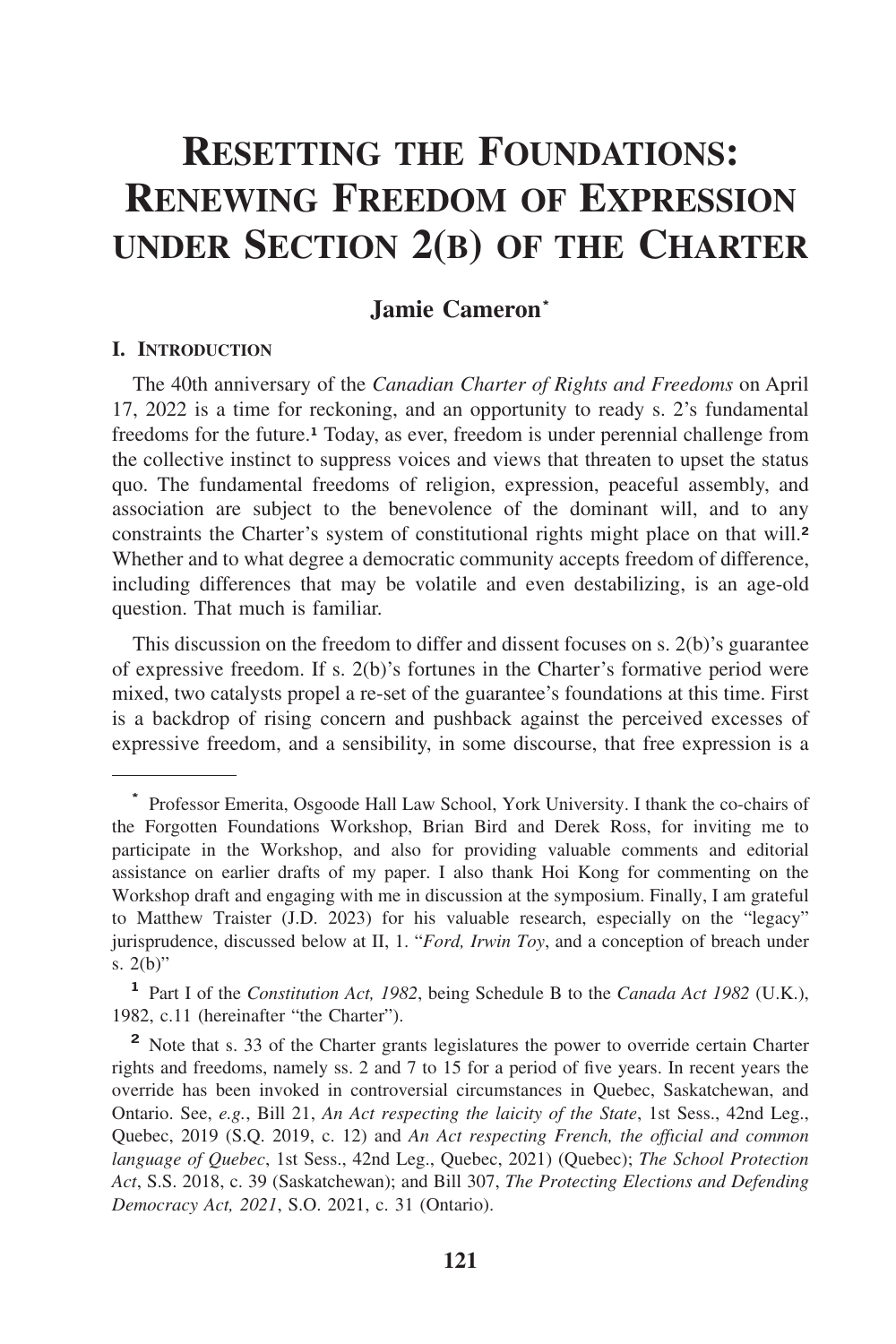throwback value, laissez-faire and regressive in nature.**<sup>3</sup>** To some extent, that views finds expression in a regulatory impetus that aims primarily, though not exclusively, at online communications.**<sup>4</sup>**

Technology has shifted and escalated debate about the boundaries of expressive freedom, and while the regulatory thrust varies in its details, controlling a flood of unfathomable online content is the overarching goal. Regulating technology adds a layer of complication, but does not alter the unrelenting goal of eliminating objectionable content. While the abuse of freedom must be countered, expressive content is too often restricted through clumsy and overbroad measures that rest on an expansive and amorphous concept of harm. In conceptual terms, it is troubling that limits on expression may not be presented as exceptions to a presumption in freedom's favour. Too often, suppression is grounded in righteous conviction that prohibiting content that offends and even hurts is unarguable.

A second imperative arising from this synergy concerns s. 2(b)'s doctrinal edifice and its lack of fortitude to withstand the pressures of the day. To be fair, some branches of s. 2(b) jurisprudence, such as the open court doctrine, are for the most part exemplary.**<sup>5</sup>** Moreover, and despite refusing to grant it constitutional recogni-

**<sup>4</sup>** See, *e.g.*, Report of the Standing Committee on Justice and Human Rights, House of Commons, *Taking Action to End Online Hate* (June 2019, 42nd Parl.), online: <[https://www.](https://www) ourcommons.ca/Content/Committee/421/JUST/Reports/RP10581008/justrp29/justrp29-e. pdf>; Final Report, Canadian Commission on Democratic Expression, "Harms Reduction: A Six-Step Program to Protect Democratic Expression Online (January 2021) ("A Six-Step Program"), online: <<https://ppforum.ca/articles/harms-reduction-a-six-step-program-to-protect>democratic-expression-online/>; Bill C-36, *An Act to amend the Criminal Code and the Canadian Human Rights Act* (hate propaganda, hate crimes and hate speech), (1st Reading, June 23, 2021), online: [<https://parl.ca/DocumentViewer/en/43-2/bill/C-36/first-reading>](https://parl.ca/DocumentViewer/en/43-2/bill/C-36/first-reading)

**<sup>5</sup>** See *Edmonton Journal v. Alberta (Attorney General)*, [1989] S.C.J. No. 124, [1989] 2 S.C.R. 1326 (S.C.C.) (statutory publication ban); *Dagenais v. Canadian Broadcasting Corp.*, [1994] S.C.J. No. 104, [1994] 3 S.C.R. 835 (S.C.C.) (judicial publication ban); *Canadian Broadcasting Corp. v. New Brunswick (Attorney General)*, [1996] S.C.J. No. 38, [1996] 3 S.C.R. 480 (S.C.C.) (closed courtrooms); *R. v. Mentuck*, [2001] S.C.J. No. 73, [2001] 3 S.C.R. 442 (S.C.C.); and *R. v. O.N.E.*, [2001] S.C.J. No. 74, [2001] 3 S.C.R. 478 (S.C.C.)

**<sup>3</sup>** In the United States, see, *e.g.*, G. Lakier, "The Non-First Amendment Law of Freedom of Speech" (2021) 134 Harv. L. Rev. 2299 (explaining how the "non First-Amendment" system of speech laws exemplify a majoritarian free speech tradition and modify the "laissez faire" constitutionalism of the First Amendment); T. Wu, "Is the First Amendment Obsolete?" (2018) 117 Mich. L. Rev. 547 (explaining that many of the core assumptions of the First Amendment no longer hold true); P.E. Moskowitz, *The Case Against Free Speech: The First Amendment, Fascism and the Future of Dissent* (New York: Hachette Book Group, 2019) (maintaining that freedom of speech has never existed and is empty, hollow, and meaningless). In Canada, see, *e.g.*, R. Moon, "Does Freedom of Expression Have a Future"? in E. Macfarlane, ed., *Dilemmas of Free Expression* (Toronto: Uuniversity of Toronto Press, 2021), at 15-34.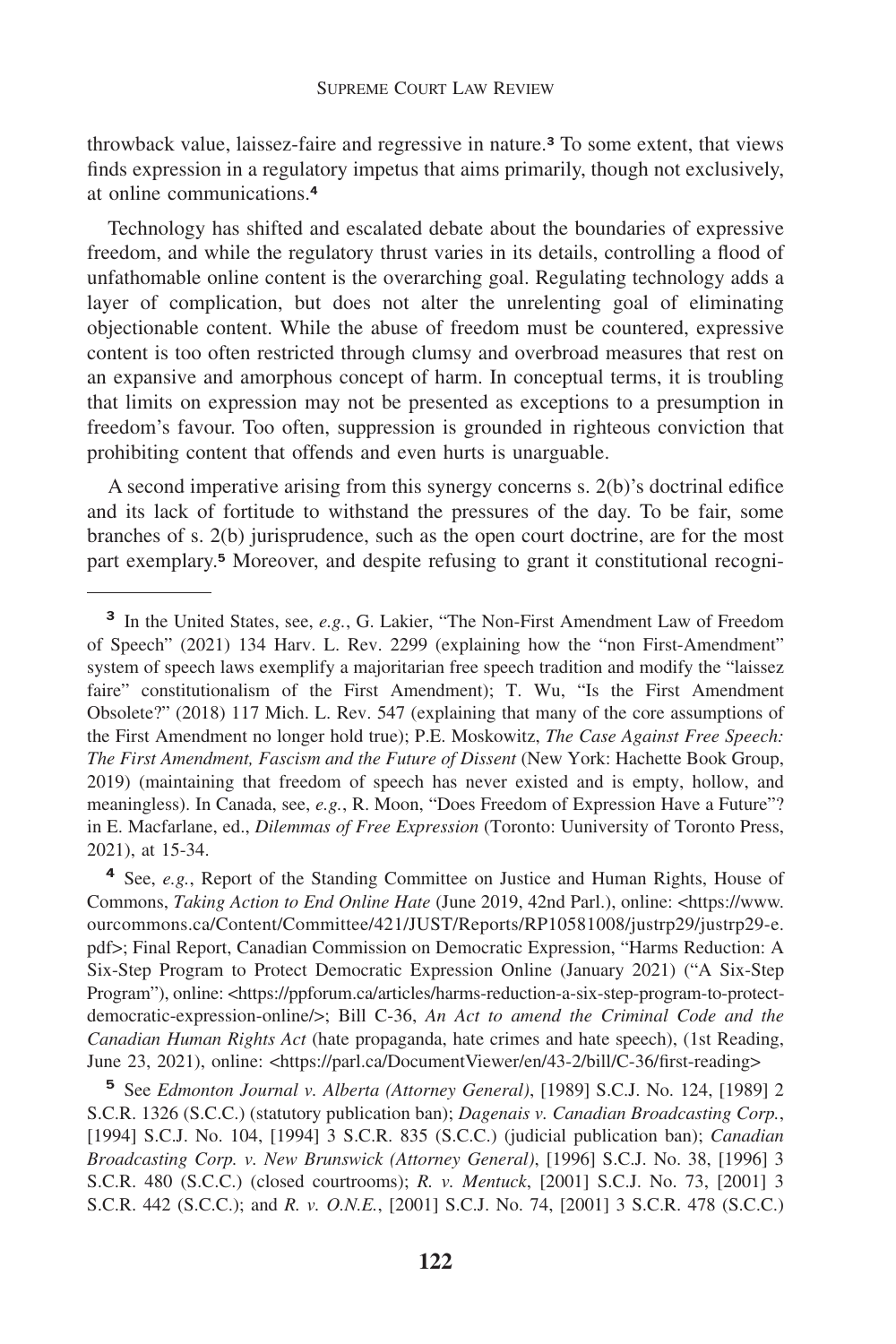tion, the Court's jurisprudence acknowledges the distinctive role the press and media play in a functioning democracy.**<sup>6</sup>** But when content is at issue, s. 2(b) is notably less resilient.

As explained elsewhere in more detail, the current framework of s. 2(b) methodology is unsound and unprincipled.**<sup>7</sup>** Fault lines that are embedded in the jurisprudence register at both stages of the analysis, under the guarantee's standard of breach, as well as under the justification of limits under s. 1. These fault lines arise principally from the Court's landmark decisions in *Ford v. Quebec* and *Irwin Toy v. Quebec*, and from adoption of the contextual approach under s. 1.**<sup>8</sup>** The consequences for the Charter's guarantee of expressive freedom are profound, and appear under each branch of the analysis.

**<sup>6</sup>** See *R. v. Vice Media Canada Inc.*, [2018] S.C.J. No. 53, [2018] 3 S.C.R. 374 (S.C.C.) (concluding that it was neither desirable nor necessary to address the constitutional status of the press under s. 2(b)). But see *Canadian Broadcasting Corp. v. New Brunswick (Attorney General)*, [1996] S.C.J. No. 38, [1996] 3 S.C.R. 480 (S.C.C.); *R. v. Mentuck*, [2001] S.C.J. No. 73, [2001] 3 S.C.R. 442 (S.C.C.); *R. v. O.N.E.*, [2001] 3 S.C.R. 478 [2001] 3 S.C.R. 478 (S.C.C.); *Re Vancouver Sun*, [2004] S.C.J. No. 41, [2004] 2 S.C.R. 332 (S.C.C.); *Toronto Star Newspapers Ltd. v. Ontario (Attorney General)*, [2005] S.C.J. No. 41, [2005] 2 S.C.R. 188 (S.C.C.) (providing exemplary analysis of the vital links between a free press, the open court principle, democratic self government, and the accountability of the courts and justice system); see also *R v. Vice Media Canada Inc.*, [2018] S.C.J. No. 53, [2018] 3 S.C.R. 374 (S.C.C.) (*per* Abella J., concurring and endorsing an independent guarantee for the press and media). See, generally, J. Cameron, "Section 2(b)'s Other Fundamental Freedom: The Press Guarantee, 1982-2012", in L. Taylor and C-M. O'Hagan, eds., *The Unfulfilled Promise of Press Freedom in Canada* (Toronto: University of Toronto Press, 2017); B. Oliphant, "Does Independent Protection for Freedom of the Press Make a Difference?: The Case of *Vice Media v. Canada (Attorney General)*", in B. Bird, D. Newman & D. Ross, eds., *The Forgotten Fundamental Freedoms of the Charter*, (Toronto: LexisNexis Canada, 2020).

**<sup>7</sup>** J. Cameron, "*Big M*'s Forgotten Legacy of Freedom", in B. Bird, D. Newman & D. Ross, eds., *The Forgotten Fundamental Freedoms of the Charter*, (Toronto: LexisNexis Canada, 2020)*.* at 17-62 (critiquing the s. 2(b) jurisprudence); J. Cameron, "A Reflection on Section 2(b)'s Quixotic Journey, 1982-2012" (2012) 58 S.C.L.R. (2d) 163, at 167-73 (criticizing s. 2(b) methodology).

**<sup>8</sup>** *Ford v. Quebec (Attorney General)*, [1988] S.C.J. No. 88, [1988] 2 S.C.R. 712 (S.C.C.); *Irwin Toy Ltd. v. Quebec (Attorney General)*, [1989] S.C.J. No. 36, [1989] 1 S.C.R. 927 (S.C.C.). The contextual approach was derived from Wilson J.'s concurring opinion in *Edmonton Journal v. Alberta (Attorney General)*, [1989] S.C.J. No. 124, [1989] 2 S.C.R. 1326 (S.C.C.), 5; see discussion below at III "Resetting the Foundations, Part 2: Section 1, The Contextual Approach, and a Conception of Justification".

<sup>(</sup>judicial publication bans); *Re Vancouver Sun*, [2004] S.C.J. No. 41, [2004] 2 S.C.R. 332 (S.C.C.) (closed hearing); *Toronto Star Newspapers Ltd. v. Ontario (Attorney General)*, [2005] S.C.J. No. 41, [2005] 2 S.C.R. 188 (S.C.C.) (access to search warrants). See J. Cameron, "A Reflection on Section 2(b)'s Quixotic Journey, 1982-2012" (2012) 58 S.C.L.R. (2d) 163, at 184-90 (praising the open justice jurisprudence as a "section 2(b) template").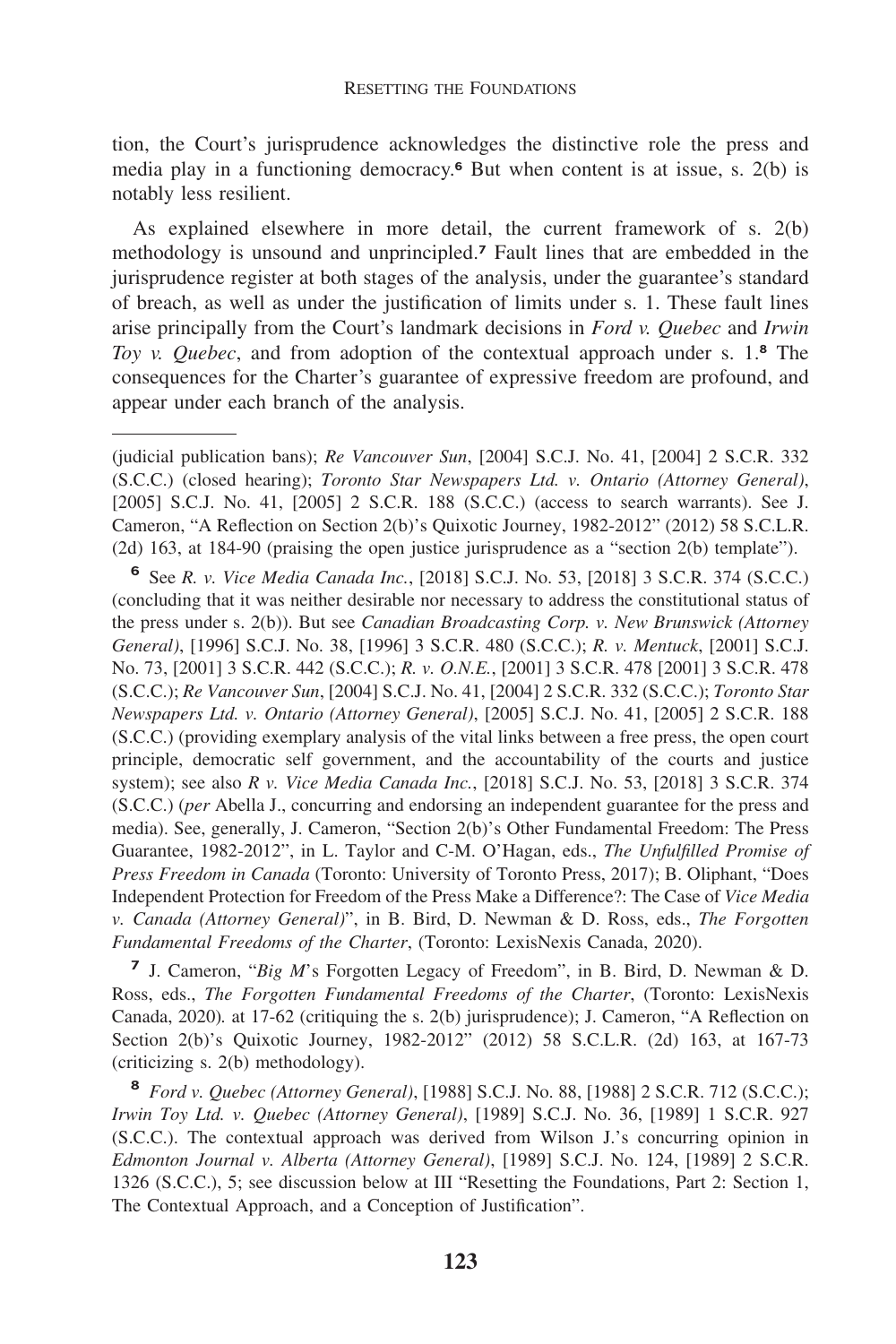Critically, the current methodology marginalizes the concept of breach in significant ways. First, s. 2(b) lacks a conception of freedom to ground the entitlement and inform the analysis of breach. Forty years on, the jurisprudence has yet to offer a theory of freedom that safeguards the voices of difference and dissent. This is a serious deficiency that must be corrected to meet s. 2(b)'s unerring challenge – of explaining why the Charter protects all views, including the ideologically and morally offensive. Precisely because it engages our strongest emotions and challenges deep-seated instincts, it is no small feat to show why expressive content that flouts or unsettles conventional values should be protected by the Charter.

Second, an abstract theory or conception cannot protect freedom on its own, and must be accompanied by a framework of principle to address transgressions of s. 2(b). Before any question of justification arises under s. 1, the analysis of breach requires a deep examination of the Charter violation and its consequences for expressive freedom. Regrettably, that is not how current doctrine operates. In most instances, the s. 2(b) analysis is perfunctory and discussion of the infringement is thin at best, and often non-existent. Meanwhile, the analysis of reasonable limits under s. 1 of the Charter is detailed and thorough. The lack of balance in this doctrinal scheme necessarily privileges limits at the expense of s. 2(b)'s guarantee of freedom.**<sup>9</sup>**

The deficits on the s. 2(b) side of the Charter's equation of rights and limits are mirrored under s. 1. There, the central problem is the contextual approach and its unrequited use of s. 2(b)'s underlying values to discount expressive content and relax the standard of [justification.](https://justification.10)**<sup>10</sup>** Under that approach, limits do not rest on sufficient evidence of harm but rather, on pronouncements about the relative value of expressive content. In principle, it is critical to reject the view that expression can be limited simply because it lacks value. As explained below, protection for s. 2(b)'s guarantee of expressive freedom requires a retreat from the contextual approach and return to a more disciplined standard of justification under Oakes.<sup>11</sup>

In spite of the criticisms it attracted, s. 2(b)'s analytical framework has been relatively static since *Irwin Toy* was decided more than thirty years ago.**<sup>12</sup>** While other guarantees have been re-worked and even re-invented, expressive freedom has

**<sup>9</sup>** See discussion below at II, 1. "*Ford, Irwin Toy*, and a conception of breach under s. 2(b)".

**<sup>10</sup>** See discussion below at II, 1. "*Ford, Irwin Toy*, and a conception of breach under s. 2(b)".

**<sup>11</sup>** See discussion below at II, 1. "*Ford, Irwin Toy*, and a conception of breach under s. 2(b)".

**<sup>12</sup>** See, *e.g.*, R. Elliott, "Back to Basics: A Critical Look at the *Irwin Toy* Framework for Freedom of Expression", (2011), 15 Rev. of Const. Studies 205; C. Sethi, "Beyond *Irwin Toy*: A New Approach to Freedom of Expression under the *Charter*", (2012), 17 Appeal: Current Law and Law Reform 21 (proposing alternative approaches to s. 2(b)).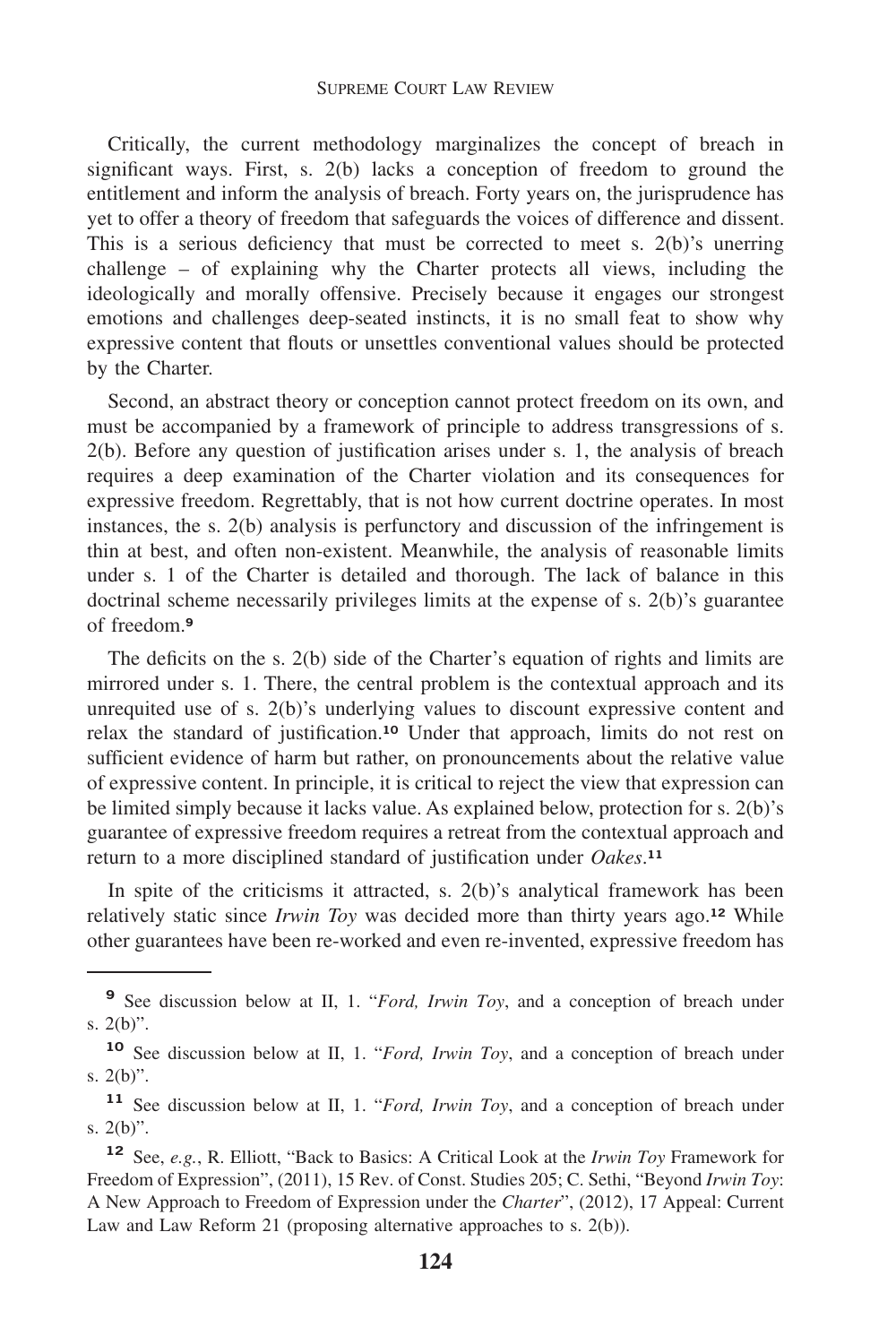experienced little conceptual [growth.](https://growth.13)**<sup>13</sup>** The Charter's 40th anniversary offers a moment to pause and invest in s. 2(b)'s renewal.

A process of renewal can place s. 2(b) on principled foundations and constrain the power of regulators and legislators to infringe the Charter's guarantee of expressive freedom. This proposal addresses s. 2(b) and s. 1, engaging the concepts of breach and justification in a process of holistic reform. Under s. 2(b), it offers a theory of freedom and suggests how to reform the current standard of breach before turning to s. 1. There, the methodology requires the elimination of the contextual approach and a re-invigoration of the *Oakes* test.

This ambitious task begins with a review of the deficiencies of s. 2(b)'s current foundations, before introducing and explaining the building blocks of the proposal. What emerges from a remake of s. 2(b) doctrine is a richer conception of entitlement that deepens the analysis of breach and treats violations of expressive freedom with the gravitas that is required by the Charter's guarantee of fundamental freedoms. Under s. 1, the methodology in s. 2(b) cases abandons the contextual approach, restores the mandate of evidence-based decision-making, and boosts the role of proportionality balancing to ensure that the interests at stake are fairly weighed before limits on expressive freedom are justified.

A process of renewal that is complex in its re-ordering of current doctrine rests on fundamental principles of rights protection. These principles support a proposal to reshape s. 2(b)'s foundations and outline a robust methodology for the future. Protecting freedom of expression depends on a culture of respect for rights and a constitutional system of rights protection. Ideally, these dynamics can work in tandem to bolster the Charter's guarantee of expressive freedom. At this moment, neither is especially reliable. Resetting s. 2(b)'s foundations can strengthen the Charter's role in protecting expressive freedom and inspire respect for freedom in the broader democratic culture.

# **II. RESETTING THE FOUNDATIONS, PART 1: THE PRINCIPLE OF FREEDOM AND CONCEPT OF BREACH**

# **1.** *Ford***,** *Irwin Toy***, and a conception of breach under s. 2(b)**

Neither of the Supreme Court's s. 2(b)'s landmarks inspired a culture of respect for expressive freedom: while *Irwin Toy* upheld restrictions on advertising aimed at children, *Ford*'s invalidation of Quebec's outdoor signage law marked a pyrrhic victory for expressive freedom when the province re-enacted the legislation and relied on the [override.](https://override.14)**<sup>14</sup>** Comparisons to other branches of s. 2 jurisprudence are

**<sup>13</sup>** See below at II, 1. "*Ford, Irwin Toy*, and a conception of breach under s. 2(b)" (noting the renewal and re-invention of s. 2(d) and its guarantee of associational freedom).

**<sup>14</sup>** *Ford v. Quebec*; *Irwin Toy v. Quebec (Attorney General)*, [1989] S.C.J. No. 36, [1989] 1 S.C.R. 927 (S.C.C.). In provoking the Government of Quebec to use the override, *Ford* had spillover consequences for national unity and the Meech Lake Accord. J. Cameron, "To the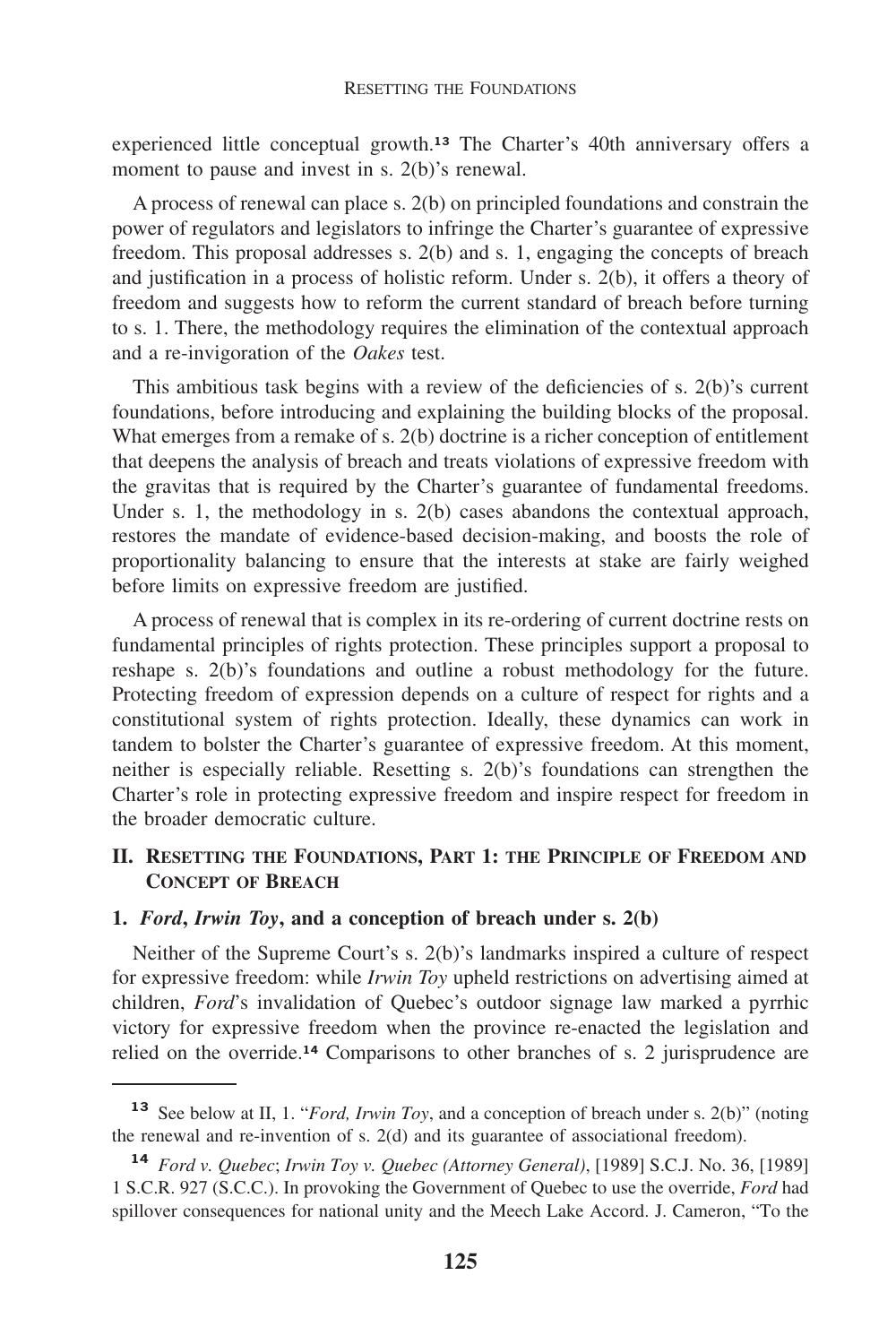revealing. Prior to *Ford* and *Irwin Toy*, *R. v. Big M Drug Mart* spoke powerfully of freedom from religious persecution and of freedom as the absence of coercion or [constraint.](https://constraint.15)**<sup>15</sup>** And though defeatist at first, the s. 2(d) jurisprudence provided extensive discussion of associational freedom in the *Alberta Reference*, in McIntyre J.'s concurrence and in Dickson C.J.C.'s much revered [dissent.](https://dissent.16)**<sup>16</sup>** That dissent provided the foundation for s. 2(d)'s renewal many years [later.](https://later.17)**<sup>17</sup>**

In many ways, *Ford*'s invalidation of Quebec's language law was monumental. Quebec's immediate turn to the override confirmed the risks the Court took in applying a rigorous standard of justification and invalidating legislation of utmost sensitivity to Quebeckers. Section 2(b)'s interpretation was also at stake. At the time, it was an open question whether the guarantee should be restricted in scope to "political" expression. The Court rejected that approach, declaring that a "great range of expression" is deserving of constitutional protection and concluding that there is "no sound basis" for excluding commercial expression from the [Charter.](https://Charter.18)**<sup>18</sup>** *Ford* held that s. 2(b) extends to more than the content of expression, includes choice of language in outdoor commercial advertising, and protects the rights of listeners as well as [speakers.](https://speakers.19)**<sup>19</sup>** On compelled expression and the requirement to advertise only in French, the Court cited *Big M*, stating that one of the Charter's

**<sup>16</sup>** *Reference re Public Service Employee Relations Act*, [1987] S.C.J. No. 10, [1987] 1 S.C.R. 313 (S.C.C.).

**<sup>17</sup>** Freedom of association's renewal began in 2001, when *Dunmore v. Ontario* endorsed Dickson C.J.C.'s conception of association, [2001] S.C.J. No. 87, [2001] 3 S.C.R. 1016  $(S.C.C.)$ . Section  $2(d)$ 's progress continued with the overruling of s.  $2(d)$ 's landmark precedents – the "Labour Trilogy" – in *Health Services and Support – Facilities Subsector Bargaining Assn. v. British Columbia*, [2007] S.C.J. No. 27, [2007] 2 S.C.R. 391 (S.C.C.); *Mounted Police Ass'n of Ontario v. Canada (Attorney General)*, [2015] S.C.J. No. 1, [2015] 1 S.C.R. 3 (S.C.C.); and *Saskatchewan Federation of Labour v. Saskatchewan*, [2015] S.C.J. No. 4, [2015] 1 S.C.R. 245 (S.C.C.).

**<sup>18</sup>** *Ford v. Quebec (Attorney General)*, [1988] S.C.J. No. 88, [1988] 2 S.C.R. 712, at 764 and 767 (S.C.C.).

**<sup>19</sup>** *Ford v. Quebec (Attorney General)*, [1988] S.C.J. No. 88, [1988] 2 S.C.R. 712, at 748-52 (S.C.C.), and stating, at 748, that there cannot be "true" freedom of expression by means of language if one is prohibited from using the language of one's choice.

Rescue: Antonio Lamer and the Section 2(b) Cases from Quebec" in Adam Dodek & Daniel Jutras, eds., *The Sacred Fire: The Legacy of Antonio Lamer* (Toronto: LexisNexis Canada, 2009) 237, at 243-48 (explaining the link between Quebec's "visage linguistique", the override, and the Meech Lake Accord).

**<sup>15</sup>** *R. v. Big M Drug Mart*, [1985] S.C.J. No. 17, [1985] 1 S.C.R. 295, at 336 (S.C.C.) (stating that freedom can "primarily be characterized by the absence of coercion or constraint"); see J. Cameron, "*Big M*'s Forgotten Legacy of Freedom" in B. Bird, D. Newman & D. Ross, eds., *The Forgotten Fundamental Freedoms of the Charter* (Toronto: LexisNexis Canada Inc., 2020).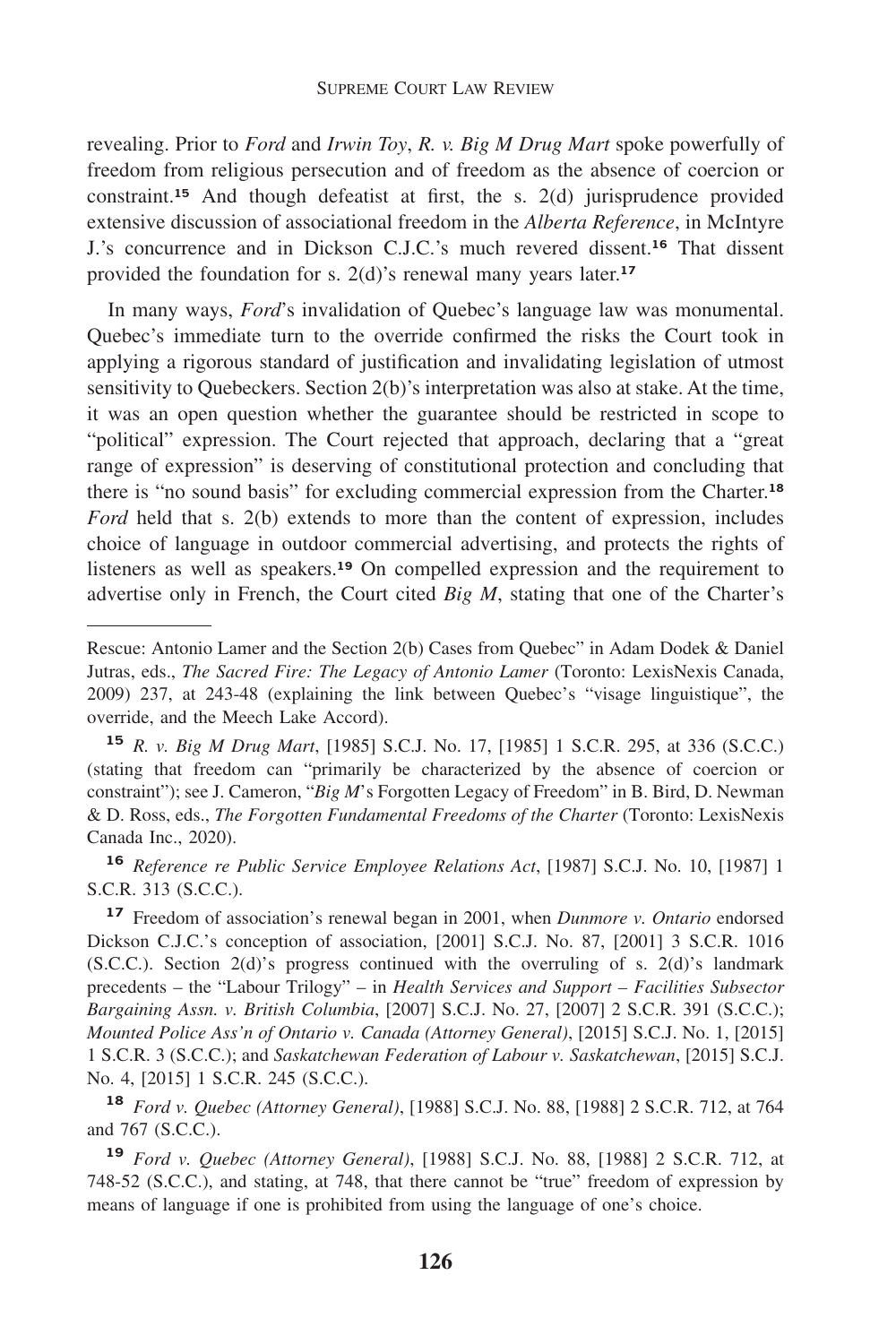major purposes is to protect individuals from coercion or restraint by the [state.](https://state.20)**<sup>20</sup>**

Following the pattern of early decisions to ground the Charter's rights and freedoms in a foundation of principle, *Ford* introduced s. 2(b)'s underlying values and since then, the "*Ford* values" have infused the [jurisprudence.](https://jurisprudence.21)**<sup>21</sup>** In *Ford*'s iteration, those values encompass the truth-seeking and -attaining functions of expression, its role in social and political decision making, and its connection to diverse forms of individual self-fulfilment and human [flourishing.](https://flourishing.22)**<sup>22</sup>**

*Ford*'s articulation of abstract values signalled an inclusive and undifferentiated scope of protection that embraced virtually all human endeavour. Little, if anything, is excluded from a conception based, essentially, on the view that expression in any of the *Ford* categories is valuable, at least in the abstract. Quite understandably, the Court might have thought there was no need to theorize rationales that supported broad and potentially unlimited protection for expressive freedom. But as one commentator observed, *Ford* accepted "at face value the 'generally' held view that these are the appropriate values to protect", and then "stayed the course", doing little to deepen its conception of the values, or relate these values to a conception or theory of [freedom.](https://freedom.23)**<sup>23</sup>**

That lack of reflection and development exposes a telling gap in insight – that the *Ford* values do not present a theory or principle of freedom. Decision making, truth seeking, and self-fulfilment accept or presume the value of those categories of content, but make no mention of freedom. That gap in insight is critical because, essentially without pause, the *Ford* values mapped onto assumptions about expressive content that have defined the s. 2(b) jurisprudence. Absent in those assumptions is a recognition that making expressive freedom contingent on the value of content negates s. 2(b)'s guarantee of *freedom*. While s. 2(b) has a conception of expressive content that is guided by *Ford*'s abstract values, it lacks a theory of expressive freedom. Still missing from s. 2(b) is an adequate account of freedom and why expressive *freedom* should be rigorously protected by the Charter.

**<sup>20</sup>** *Ford v. Quebec (Attorney General)*, [1988] S.C.J. No. 88, [1988] 2 S.C.R. 712, at 751 and stating, at 748, that if a person is compelled by the state to a course of action or inaction that otherwise would not be undertaken, that person is "not acting of his own volition and cannot be said to be truly free".

**<sup>21</sup>** Albeit in *obiter¸*the Court first canvassed the role of expressive freedom in Canada's political and constitutional tradition in *Retail, Wholesale and Department Store Union, Local 580 v. Dolphin Delivery Ltd.*, [1986] S.C.J. No. 75, [1986] 2 S.C.R. 573 (S.C.C.).

**<sup>22</sup>** *Ford v. Quebec (Attorney General)*, [1988] S.C.J. No. 88, [1988] 2 S.C.R. 712, at 765-67 (S.C.C.); *Irwin Toy v. Quebec (Attorney General)*, [1989] S.C.J. No. 36, [1989] 1 S.C.R. 927, at 976 (S.C.C.).

**<sup>23</sup>** R. Elliot, "The Supreme Court's Understanding of the Democratic Self-Government, Advancement of Truth, and Knowledge and Individual Self-Realization Rationales for Protecting Freedom of Expression: Part I – Taking Stock" (2012) 59 S.C.L.R.(2d) 436, at 445.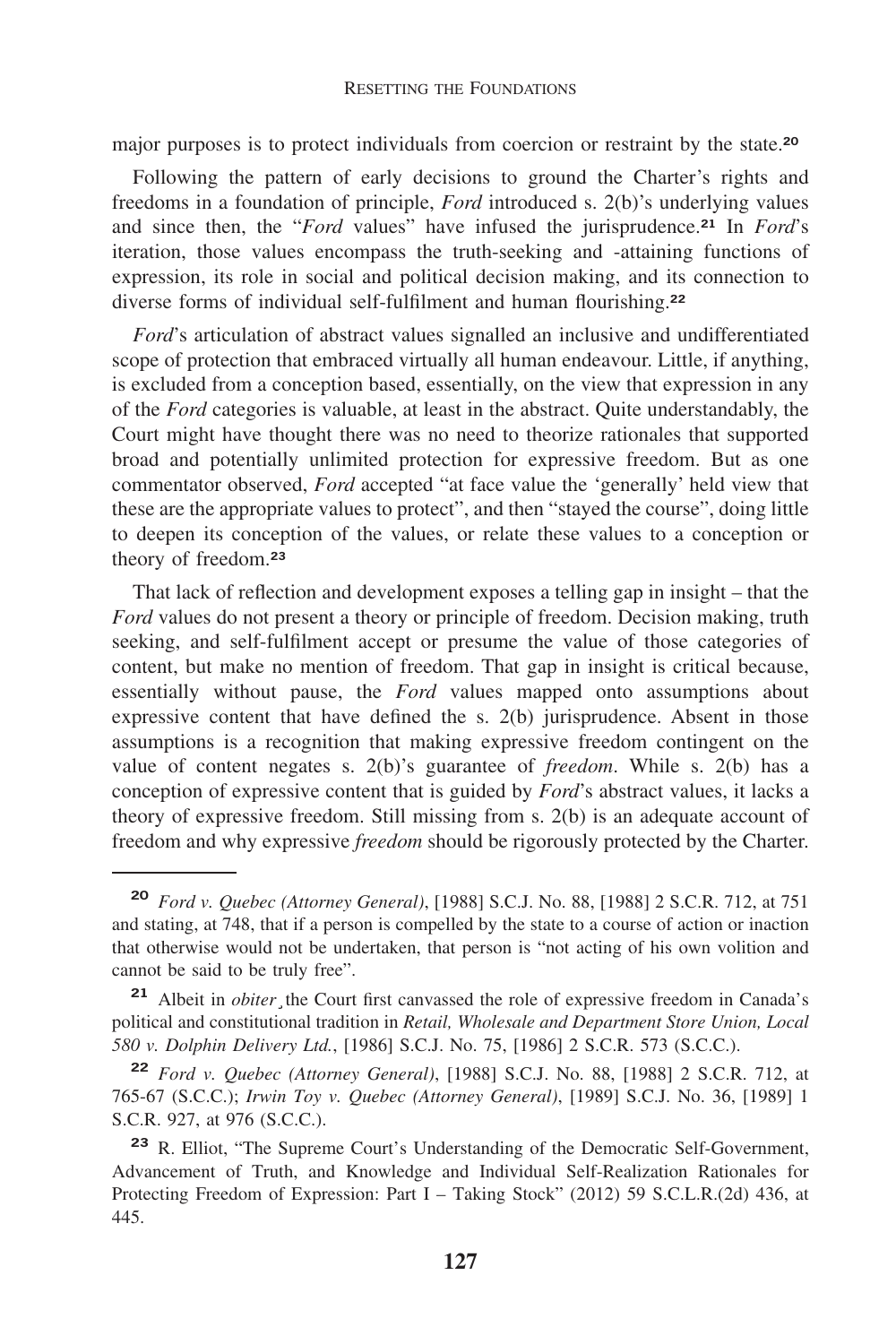Part of the problem is methodological and stems from *Irwin Toy*'s two-step test of breach, which adopted a *prima facie* concept of breach that diluted and blurred the role of *Ford* values under s. 2(b). Step one, which governs in the majority of cases, grants *prima facie* protection to "every attempt to convey [meaning".](https://meaning�.24)**<sup>24</sup>** Nothing further, including a discussion of *Ford* values or the severity of the breach, is required; that threshold rests on an assumption of content neutrality and the principle that content cannot be excluded without risking the disapproval and even censorship of unpopular points of view.**<sup>25</sup>** In this way and, perhaps inadvertently, *Irwin Toy* diminished the *Ford* values because it enabled courts to make a summary finding of breach and shift the analysis to s. 1.**<sup>26</sup>** That approach lowered the claimant's burden under s. 2(b) but dispensed with the guarantee's values, effectively relegating them to irrelevance at that stage of the analysis. Paradoxically, then, *Irwin Toy*'s generous interpretation of expression undermined s. 2(b), because its *prima facie* standard of breach rendered analysis of the nature and severity of the violation unnecessary.

Section 2(b)'s analytical framework is complicated by *Irwin Toy*'s second step, the purpose-effects test, which asks whether the government action purposely violates expressive freedom or adversely affects it.**<sup>27</sup>** Though most interferences are purposeful – in the sense of placing "direct or facial" limits on expressive activity – the claimant bears a more onerous standard of proving a s. 2(b) breach for those that are not. Under *Irwin Toy*, effects-based interferences with expressive freedom do not violate s. 2(b) unless the claimant establishes that the activity adversely affected by state action advances the guarantee's underlying values, namely, the *Ford* [values.](https://values.28)**<sup>28</sup>** This test is confusing because it is inconsistent with step one's

**<sup>25</sup>** The Court stated that freedom of expression was entrenched so that "everyone can manifest their thoughts, opinion, indeed all expressions of the heart and mind, however unpopular, distasteful or contrary to the mainstream". *Irwin Toy v. Quebec (Attorney General)*, [1989] S.C.J. No. 36, [1989] 1 S.C.R. 927, at 969 (S.C.C.)*.* 

**<sup>26</sup>** Subject to the purpose-effects test, which does not apply in every case, there is a *prima facie* breach of s. 2(b) whenever the government interferes with "any attempt to convey meaning". The caveat to the attempt-to-convey meaning test is the Court's exclusion, under step one, for "violent forms of expression" from s. 2(b) (at 970).

**<sup>24</sup>** *Irwin Toy v. Quebec (Attorney General)*, [1989] S.C.J. No. 36, [1989] 1 S.C.R. 927, at 969 (S.C.C.) (stating that if an activity conveys or attempts to convey meaning it has expressive content and *prima facie* falls within the scope of s. 2(b)). Elliot noted with surprise that the *Ford* values did not play a role or influence *Irwin Toy*'s definition of expression. R. Elliot, "The Supreme Court's Understanding of the Democratic Self-Government, Advancement of Truth, and Knowledge and Individual Self-Realization Rationales for Protecting Freedom of Expression: Part I – Taking Stock" (2012) 59 S.C.L.R.(2d) 436, at 445.

**<sup>27</sup>** *Irwin Toy Ltd. v. Quebec (Attorney General)*, [1989] S.C.J. No. 36, [1989] 1 S.C.R. 927 at 978-79 (S.C.C.) (summarizing the test).

**<sup>28</sup>** *Irwin Toy Ltd. v. Quebec (Attorney General)*, [1989] S.C.J. No. 36, [1989] 1 S.C.R. 927 at 976 (S.C.C.) (stating that to establish a breach, the plaintiff must state her claim "with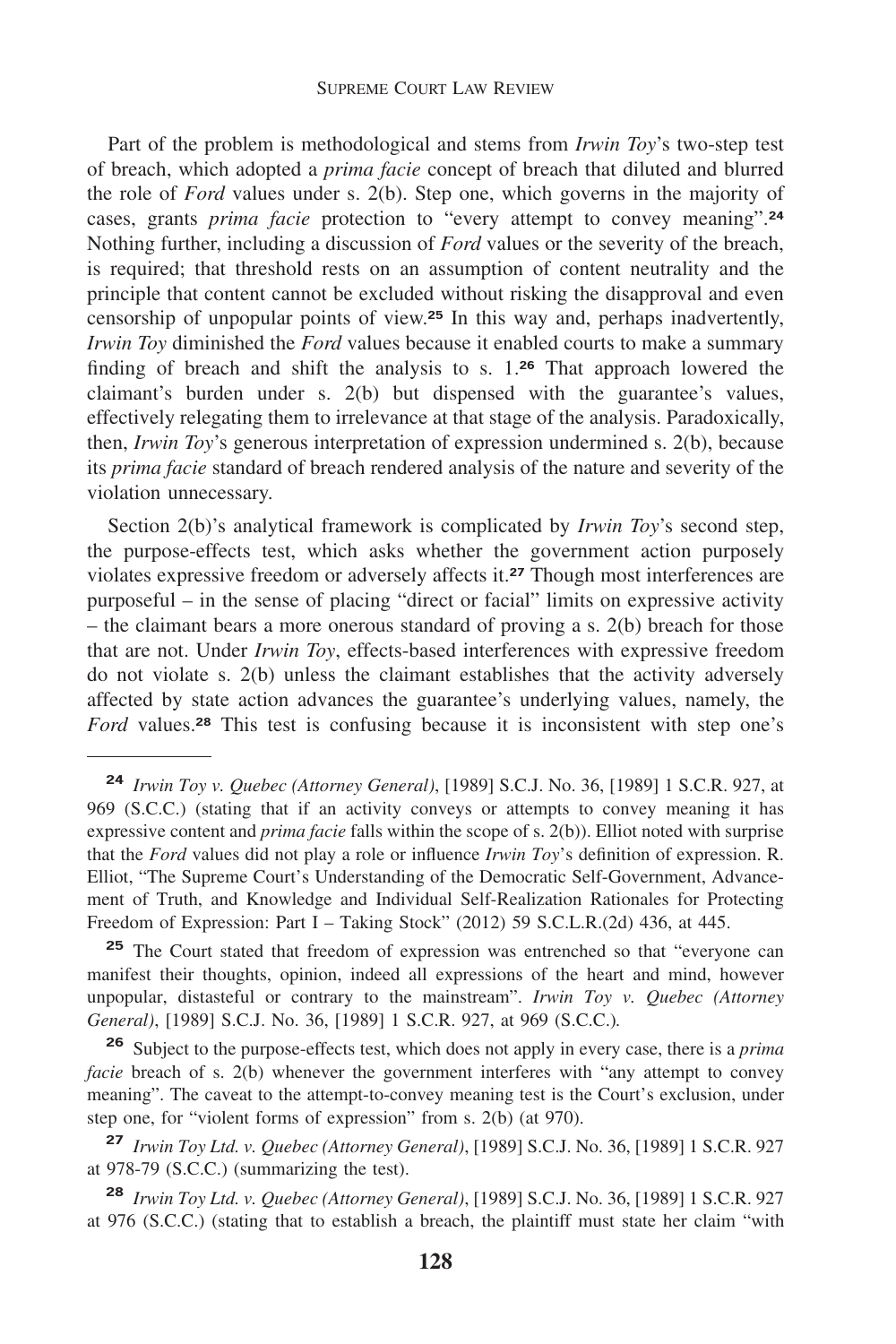principle of content [neutrality.](https://neutrality.29)**<sup>29</sup>** Moreover, and though it plays a muted role in the jurisprudence, *Irwin Toy*'s overlay of purpose-effects analysis is [problematic.](https://problematic.30)**<sup>30</sup>** By undermining a concept of freedom based on content neutrality, the effects-based analysis demonstrated how the *Ford* values could be used to exclude content from s. 2(b). As explained below, under the guise of a contextual approach, a very similar analysis quickly surfaced in the s.1 analysis.

In combination, *Ford* and *Irwin Toy* present a perplexing and anomalous concept of expressive freedom. The *Ford* values do not advance a theory of freedom, and in any case were sidelined by *Irwin Toy*, except when used to impose a content-related burden on effects-based violations of s. 2(b). The *prima facie* scope of entitlement and *pro forma* presence of *Ford* values are the hallmarks of a methodology that fails to engage with the infringement and its implications for expressive freedom. In joining a thin concept of entitlement with an extensive analysis of limits under s. 1, *Saskatchewan (Human Rights Commission) v. Whatcott* provides a compelling illustration of the consequences. There, the Court's discussion of s. 2(b) was completed in a single paragraph and was followed by a s. 1 analysis that was 88 paragraphs long.**<sup>31</sup>** Regrettably, *Whatcott* is not atypical, but indicative of the lack of balance – or proportionality, to invoke a revered *Charter* concept – between the Court's treatment of breach and justification in s. 2(b) [cases.](https://cases.32)**<sup>32</sup>**

**<sup>30</sup>** The *Ford* values also play a role on questions of s. 2(b) access to government property and information. See *Montreal (City) v. 2952-1366 Quebec Inc.*, [2005] S.C.J. No. 63, [2005] 3 S.C.R. 141, at para. 73 (S,C,C,) (stating that s. 2(b) protects access to public property where expressive content is not in conflict with the guarantee's three central purposes); *Ontario v. Criminal Lawyers' Association of Ontario*, [2013] S.C.J. No. 43, [2013] 3 S.C.R. 3 (S.C.C.) (addressing s. 2(b) access to information).

**<sup>31</sup>** *Saskatchewan (Human Rights Commission) v. Whatcott*, [2013] S.C.J. No. 11, [2013] 1 S.C.R. 467 (S.C.C.). Compare para. 62 (agreeing with the Commission's concession that the statutory provision violated s. 2(b)), and paras. 63-151 (discussing the justifiability of the violation under s. 1 of the Charter).

**<sup>32</sup>** But see *R. v. Keegstra*, [1990] S.C.J. No. 131, [1990] 3 S.C.R. 697, at 725-34 (S.C.C.) (*per* Dickson C.J.C.) and 802-43 (*per* McLachlin J., in dissent) (providing an elaborate discussion of s. 2(b) and its scope of protection); *R. v. Zundel*, [1992] S.C.J. No. 70, [1992] 2 S.C.R. 731 (S.C.C.) (*per* McLachlin J., at 751-60) discussing the scope of s. 2(b) and the guarantee's reasons for protecting beliefs the majority regards as wrong or false. By the time

reference to the principles and values underlying the freedom") and 977 (adding that she must "identify the meaning being conveyed and how it relates to the pursuit of truth, participation in the community, or individual self-fulfillment and human flourishing").

**<sup>29</sup>** Despite identifying it as the underlying assumption of s. 2(b), *Irwin Toy* did little more to develop the principle of content neutrality, or treat it as an imperative and requirement for the protection of expressive freedom. The tension between step one's content neutrality and the content-based inquiry of step two's effects-based violations remains intact in s. 2(b). As explained, the contextual approach would facilitate a content-based approach to the justification of limits under s. 1.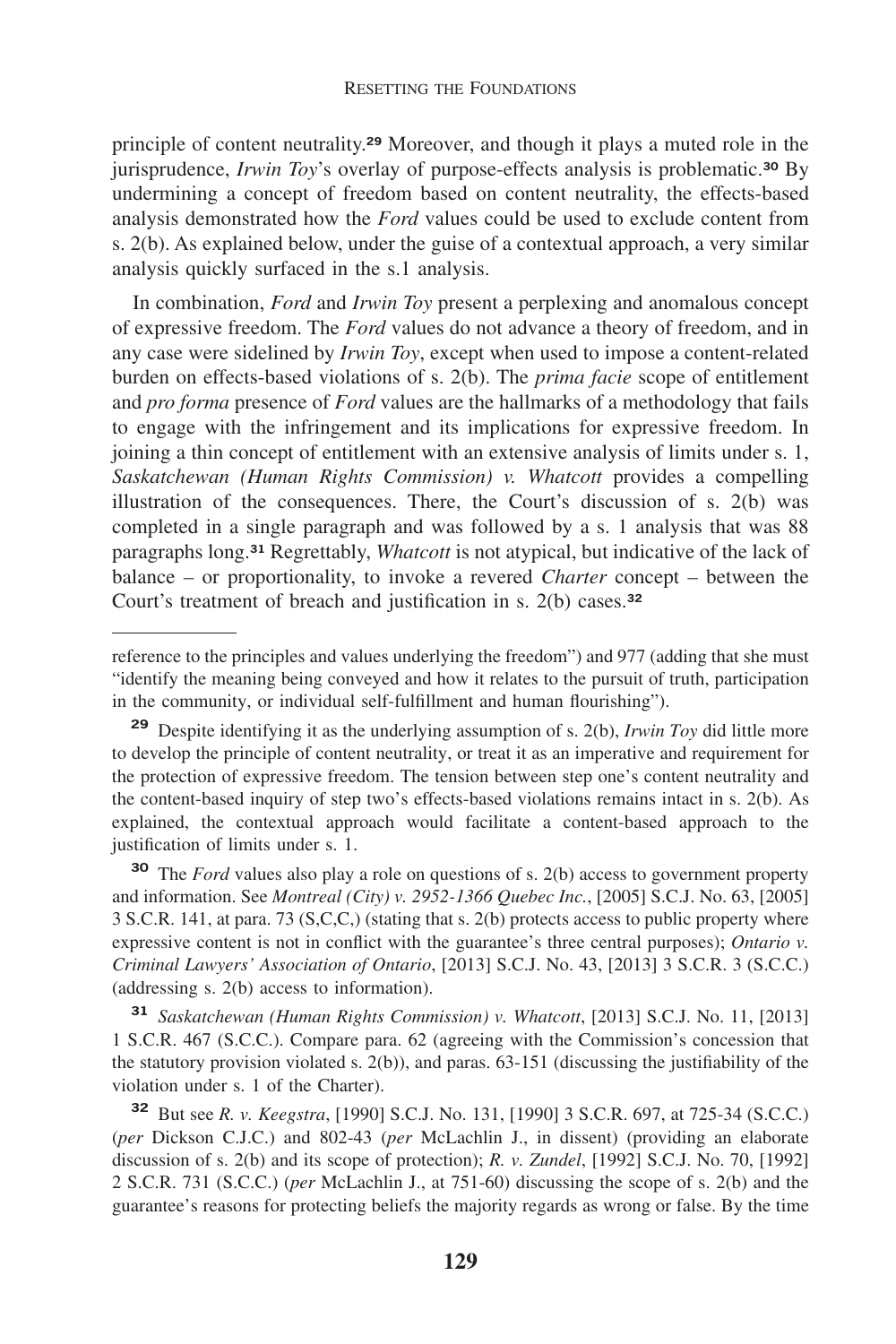## Toward a conception of freedom

After 40 years, s. 2(b) lacks an iconic statement of free expression's inherent and transcending value. Part of the problem is that, unlike other guarantees, s. 2(b)'s freedom of expression has not had a champion – a jurist willing to theorize and defend freedom in principle and across [issues.](https://issues.33)**<sup>33</sup>** Nor is the genesis of the *Ford*  values rooted in Canada's constitutional jurisprudence; rather, s. 2(b)'s foundations trace to and essentially re-state the underpinnings of the First Amendment's free speech clause. In the United States, the jurisprudence grants free speech powerful and at times inspired protection that is complemented by a rich scholarly literature on free [speech.](https://speech.34)**<sup>34</sup>** In Canada, the s. 2(b) jurisprudence surprisingly makes scarce reference to a pre-Charter jurisprudence that displayed a forceful, compelling, and unexpected defence of [freedom.](https://freedom.35)**<sup>35</sup>** Rather than consult that pre-Charter legacy and learn from its response to government repression, *Ford* borrowed abstract values

of *Whatcott*, the general analysis under s. 2(b) was abbreviated and the question of breach was often conceded.

**<sup>33</sup>** Some of its most significant s. 2(b) decisions protecting expressive freedom are authored by different members of the Court. See, *e.g.*, *Nova Scotia (Attorney General) v. MacIntyre*, [1982] S.C.J. No. 1, [1982] 1 S.C.R. 175 (S.C.C.) (Dickson J., pre-Charter); *Canadian Broadcasting Corp. v. Lessard*, [1991] S.C.J. No. 88, [1991] 3 S.C.R. 459 (S.C.C.) (McLachlin J., dissenting); *Dagenais v. Canadian Broadcasting Corp.*, [1994] S.C.J. No. 104, [1994] 3 S.C.R. 835 (S.C.C.) (Lamer C.J.C.); *Thomson Newspapers Ltd. v. Canada (Attorney General)*, [1998] S.C.J. No. 44, [1998] 1 S.C.R. 877 (S.C.C.) (Bastarache J.); *Re Vancouver Sun*, [2004] S.C.J. No. 41, [2004] 2 S.C.R. 332 (S.C.C.) (Iacobucci and Arbour JJ.); *Montreal (City) c. 2951-1366 Quebec Inc.*, [2005] S.C.J. No. 63, [2005] 3 S.C.R. 141 (S.C.C.) (Binnie J., dissenting); and *R. v. Vice Media Ltd.*, [2018] S.C.J. No. 53, [2018] 3 S.C.R. 374 (S.C.C.) (Abella J., concurring).

**<sup>34</sup>** See, *e.g.*, *Abrams v. United States*, 250 U.S. 616 (2019); *Whitney v. California*, 274 U.S. 357 (1927); *West Virginia Board of Education v. Barnette*, 319 U.S. 624 (1943), *New York Times v. Sullivan*, 376 U.S. 254 (1964); *New York Times Co. v. the United States* (*The Pentagon Papers*), 403 U.S. 713 (1971); and *Cohen v. California*, 4 03 U.S. 15 (1971), among others. In addition, a vibrant First Amendment literature continues the search for a single organizing principle to ground the free speech clause. Each of the *Ford* values has analogues and advocates in this exercise, though characteristically there is little agreement on whether a sole principle can or should be found, much less what it might be. See, *e.g.*, A. Tsesis, "Free Speech Constitutionalism", 2015 U. Ill. L. Rev. 1015 (explaining why none of the accepted rationales is sufficient on its own and proposing "unified statement of free speech theory").

**<sup>35</sup>** *Reference re: Alberta Legislation*, [1938] S.C.J. No. 2, [1938] S.C.R. 100 (S.C.C.) ("*Alberta Press*", or *The Alberta Press Case*"); *R. v. Boucher*, [1950] S.C.J. No. 41, [1951] S.C.R. 265 (S.C.C.); *Saumur v. Québec (City)*, [1953] S.C.J. No. 49, [1953] 2 S.C.R. 299 (S.C.C.); *Switzman v. Elbling*, [1957] S.C.J. No. 13, [1957] S.C.R. 285 (S.C.C.). These decisions are cited from time to time in the jurisprudence, on their own and in combination, but not to ground or create a foundation for s. 2(b)'s guarantee of expressive freedom.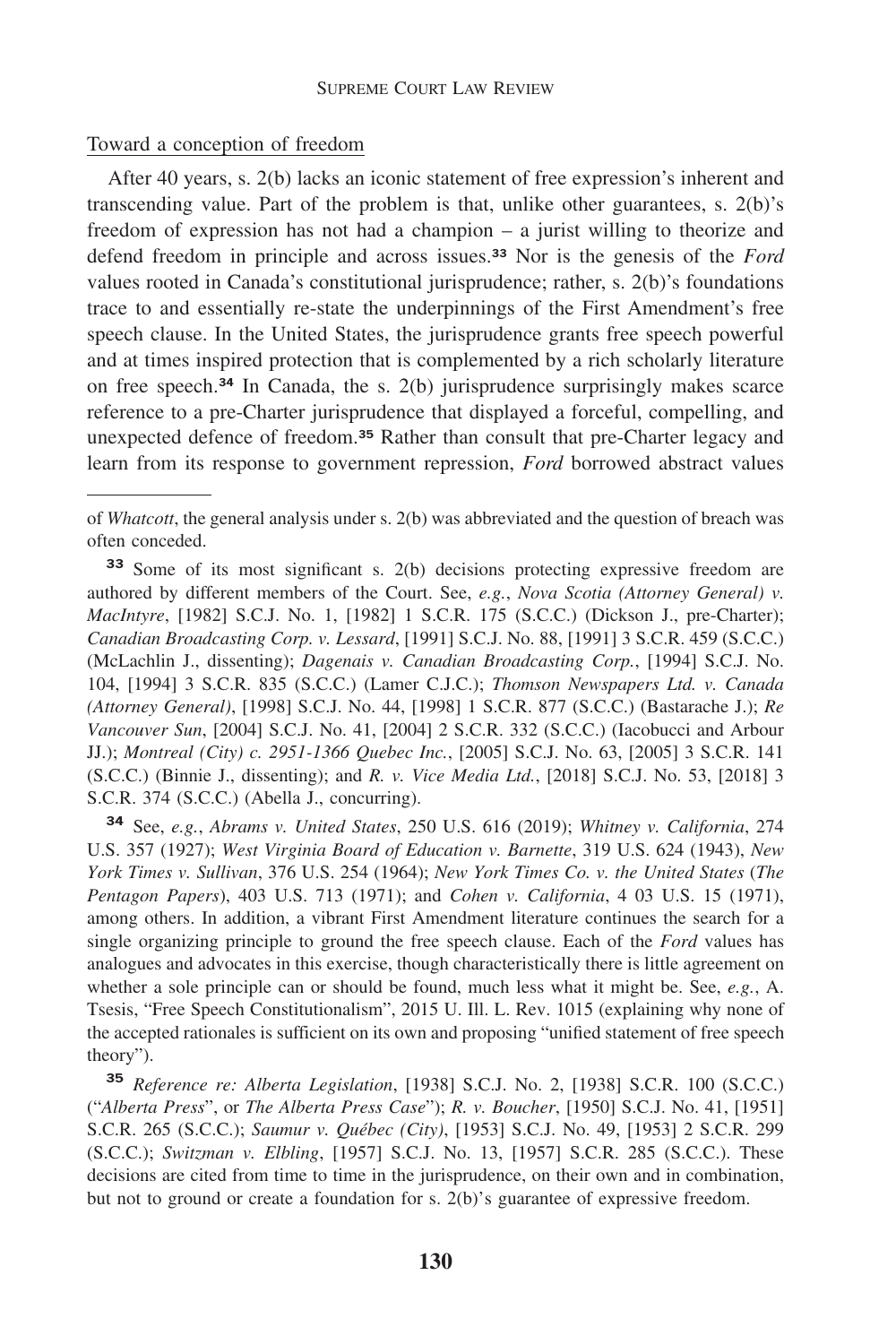#### RESETTING THE FOUNDATIONS

from the First [Amendment.](https://Amendment.36)**<sup>36</sup>**

On the principal issue of freedom and its meaning under s. 2(b), this proposal draws inspiration from, and is anchored in, four pre-Charter decisions on expressive freedom, the "legacy" jurisprudence. Hidden in plain sight, this jurisprudence comprises *The Alberta Press Case*, *R. v. Boucher*, *Saumur v. City of Quebec*, and Switzman v. Elbling.<sup>37</sup> As timely as ever, these decisions offers a foundation that can enrich s. 2(b)'s conception of freedom and inform the analysis of breach.

A dynamic episode in Canadian constitutionalism that began with *The Alberta Press Case* continued with a prosecution for seditious libel in *Boucher*, *Saumur*'s bylaw scheme of street censorship, and *Switzman*'s padlock law aimed at halting the propagation of communism and bolshevism on residential premises. In combination, these decisions reached a jurisprudential apex for freedom that arguably has not been attained in 40 years under the Charter. Pronouncements that represent expressive freedom's true and forgotten foundations should now be brought forward.

Confronting the threat to freedom is the distinction and genius of these decisions. The Court's focus on the nature and severity of the interference with freedom in these cases is striking, especially when juxtaposed with the absence of a Charter counterpart and the emptiness of the s. 2(b) analysis. What especially sets the legacy jurisprudence apart is the way members of the Court countered the state's repressive actions by defending freedom. Not content with reciting abstract values, the judges responded with opinions rich in the rhetoric of freedom. These opinions did not consider the violation a *pro forma* breach, as occurs under s. 2(b), but treated it as the catalyst for an inspired commitment to freedom. As such, these legacy decisions foreshadowed and aligned with *Big M*'s definition of freedom as the absence of coercion and [constraint.](https://constraint.38)**<sup>38</sup>**

For members of the Court, a threat that could not adequately be addressed by the division of powers called for a fledging theory of freedom. Though Rand J. was the

**<sup>36</sup>** In addition to citing the First Amendment jurisprudence on free speech, the Court cited R. Sharpe, "Commercial Expression and the Charter", (1987), 37 U.T.L.J. 229, at 232 (endorsing the First Amendment's rationales for free speech under the Charter). See R. Elliot, "The Supreme Court's Understanding of the Democratic Self-Government, Advancement of Truth, and Knowledge and Individual Self-Realization Rationales for Protecting Freedom of Expression: Part I – Taking Stock" (2012) 59 S.C.L.R.(2d) 436 at 444 (stating that at no point in this discussion did the Court consider its own early Charter decisions, and that nor did it mention the pre-Charter jurisprudence – the legacy decisions in this article – that explain the benefits to society that flow from freedom of expression).

**<sup>37</sup>** *Reference re: Alberta Legislation*, [1938] S.C.J. No. 2, [1938] S.C.R. 100 (S.C.C.); *R. v. Boucher*, [1950] S.C.J. No. 41, [1951] S.C.R. 265 (S.C.C.); *Saumur v. Québec (City)*, [1953] S.C.J. No. 49, [1953] 2 S.C.R. 299 (S.C.C.); *Switzman v. Elbling*, [1957] S.C.J. No. 13, [1957] S.C.R. 285 (S.C.C.).

**<sup>38</sup>** *R. v. Big M Drug Mart*, [1985] S.C.J. No. 17, [1985] 1 S.C.R. 295 (S.C.C.).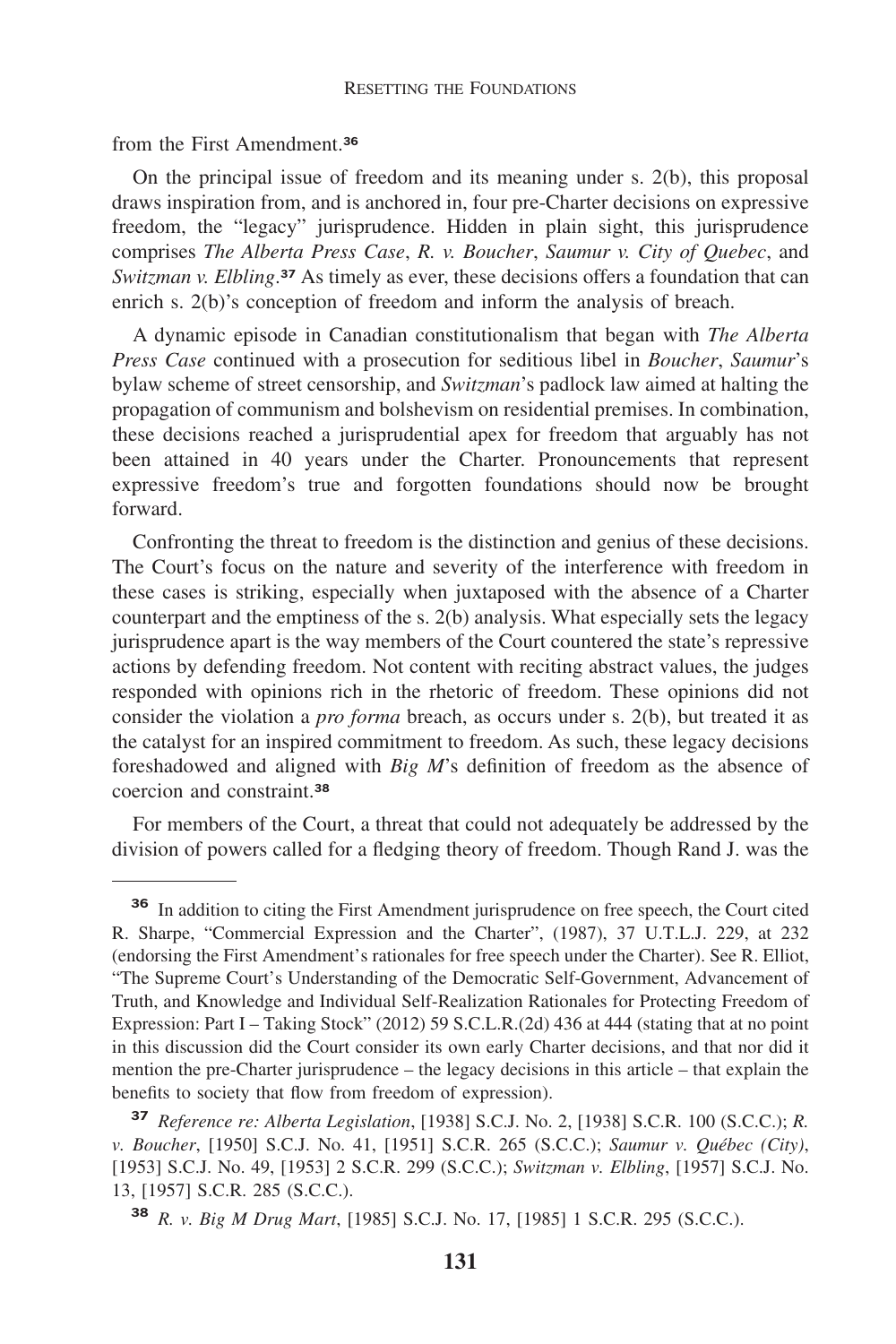pioneer and champion of this initiative, a number of other jurists, including Duff C.J.C. and Cannon, Estey, Locke, Cartwright, Kellock, and Abbott JJ., actively defended freedom of [expression.](https://expression.39)**<sup>39</sup>** Years before the Charter, these four bold decisions pressed up against the limits of the Court's constitutional authority. That the Court lodged its views awkwardly under the structure of federalism does not detract from the creation of a jurisprudential foundation for freedom. Instead, the doctrinal and institutional obstacles to protecting freedom underscore the courage of these moments in Supreme Court history.

In the absence of textual rights, the Court had little choice but to fit its conception of freedom into the broader legal and constitutional tradition. Perhaps because it was not tethered to a text – like the Charter's framework of breach and justification – the Court's conception of freedom was unrehearsed, organic, and authentic. Looking back, what stands out is how much could be said – even within the limits of a division of powers framework – about freedom and its foundational place in Canadian constitutionalism.

In *The Alberta Press Case*, the scale and gravity of repression impelled Duff C.J.C. and Cannon J. to intervene in defence of [freedom.](https://freedom.40)**<sup>40</sup>** Legislation requiring newspapers to print government propaganda and disclose all sources of information, under threat of being shut down for non-compliance, granted "autocratic powers" that could be "arbitrarily wielded" to frustrate the rights, not only of Albertans, but of "the people of Canada *as a [whole](https://whole�.41)*".**<sup>41</sup>** Justice Cannon's opinion denounced the government's attempt to "prevent a free and untrammelled discussion" and "reduce any opposition to silence" as a dangerous affront to the "free working *of the political* 

**<sup>40</sup>** *Reference re: Alberta Legislation*, [1938] S.C.J. No. 2, [1938] S.C.R. 100 (S.C.C.). Bill 9 was part of a package of measures enacted by Alberta's Social Credit government, and was titled "An Act to Ensure the Publication of Accurate News and Information". The press law was ancillary to *ultra vires* legislation and unconstitutional for that reason. Though it was unnecessary to address the government's repression of expressive and press freedom, Duff C.J.C., with Davis J. concurring, stated that there were "some further observations" which "may properly be made". *Reference re: Alberta Legislation*, [1938] S.C.J. No. 2, [1938] S.C.R. 100, at 132 (S.C.C.). Justice Cannon was alone in finding that Bill 9 also violated the division of powers. See R. Haigh, "The Kook, the Chief, Some Strife and the Lawyers: William Aberhart and the Alberta *References* of 1938" (2019) 39 N.J.C.L 1 (examining the political concept of social credit, the Alberta premier, and the three *Reference* decisions of 1938).

**<sup>41</sup>** *Reference re: Alberta Legislation*, [1938] S.C.J. No. 2, [1938] S.C.R. 100, at 135 (S.C.C.) (*per* Duff C.J.C.) (emphasis added).

**<sup>39</sup>** See *Reference re: Alberta Legislation*, [1938] S.C.J. No. 2, [1938] S.C.R. 100 (S.C.C.) (Duff C.J.C.; Cannon J.); *R. v. Boucher*, [1950] S.C.J. No. 41, [1951] S.C.R. 265 (S.C.C.) (Rand, Kellock, Estey, and Cartwright JJ.); *Saumur v. Québec (City)*, [1953] S.C.J. No. 49, [1953] 2 S.C.R. 299 (S.C.C.) (Rand, Kerwin, Kellock, Estey, and Locke JJ.); *Switzman v. Elbling*, [1957] S.C.J. No. 13, [1957] S.C.R. 285 (S.C.C.) (Rand and Abbott JJ.).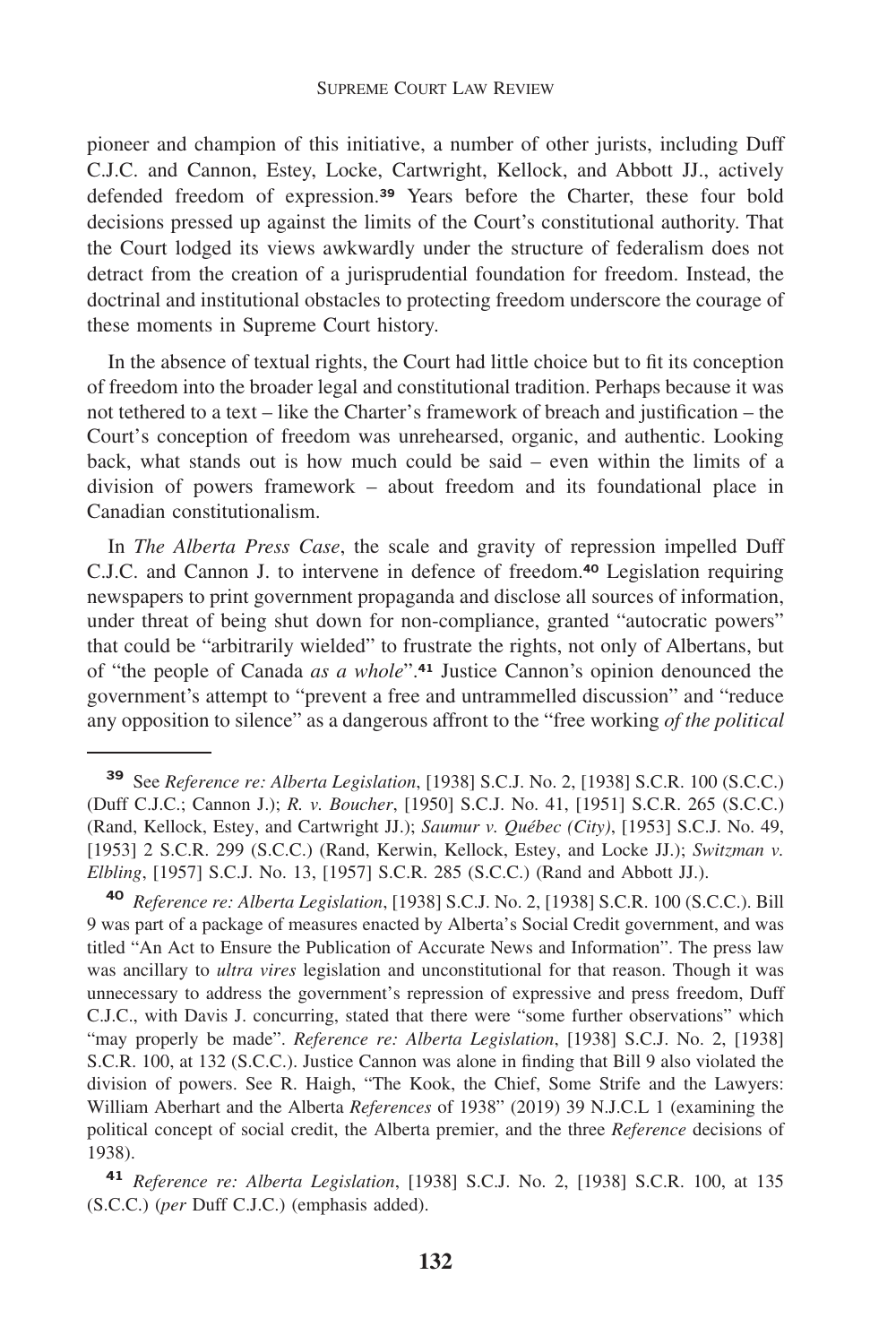#### RESETTING THE FOUNDATIONS

*organization of the [Dominion](https://Dominion�.42)*".**<sup>42</sup>** The legislation not only nullified the rights of Albertans, but affected the political rights of citizens in other provinces who have a "vital interest" in access to full information and comment, both favourable and unfavourable, about the policies of the Alberta [Government.](https://Government.43)**<sup>43</sup>** The legislation's silencing of political opposition prompted Cannon J. to declare that freedom of discussion is "essential to enlighten public opinion in a democratic State", and therefore cannot be curtailed without affecting "the right of the people" for access to information on questions of public interest from sources independent of the [government.](https://government.44)**<sup>44</sup>**

Chief Justice Duff and Cannon J. asserted that democratic institutions derive their "efficacy" from the free public discussion of affairs, including a citizen's "fundamental right to express freely his untrammelled opinion about government policies and discuss matters of public opinion", and an "untrammelled publication of the news and political opinions of the political parties contending for [ascendancy".](https://ascendancy�.45)**<sup>45</sup>** The Chief Justice's commitment to the "freest and fullest" examination from every point of view – which he described as the very "breath of life for parliamentary institutions" – could not be compromised by abuse, including grave [abuse.](https://abuse.46)**<sup>46</sup>** Whether in criticism or counter-criticism, attack or counter-attack, freedom was so vital, in his view, that abuses, including those that are "constantly exemplified before our eyes", should be dismissed as little more than "incidental [mischiefs".](https://mischiefs�.47)**<sup>47</sup>**

Shortly after the Supreme Court of Canada became the country's final court of appeal in 1949, Quebec's suppression of religious and expressive freedom in the 1950s generated three magnificent decisions that drew strength from *The Alberta*  Press Case.<sup>48</sup> By targeting religious and political minorities and singling them out for persecution under the law, the province provoked the Court to defend freedom *qua* freedom. The key opinions in *Boucher*, *Saumur*, and *Switzman* reflect the insight that the true issue at stake was the freedom, and not the content of expression.

**<sup>44</sup>** *Reference re: Alberta Legislation*, [1938] S.C.J. No. 2, [1938] S.C.R. 100 (S.C.C.)*.* 

**<sup>45</sup>** *Reference re: Alberta Legislation*, [1938] S.C.J. No. 2, [1938] S.C.R. 100, at 133 (*per*  Duff C.J.C) and 146 (*per* Cannon J.) (S.C.C.).

**<sup>46</sup>** *Reference re: Alberta Legislation*, [1938] S.C.J. No. 2, [1938] S.C.R. 100, at 133 (S.C.C.).

**<sup>47</sup>** *Reference re: Alberta Legislation*, [1938] S.C.J. No. 2, [1938] S.C.R. 100 (S.C.C.)*.* 

**<sup>48</sup>** *R. v. Boucher*, [1950] S.C.J. No. 41, [1951] S.C.R. 265 (S.C.C.); *Saumur v. Québec (City)*, [1953] S.C.J. No. 49, [1953] 2 S.C.R. 299 (S.C.C.); *Switzman v. Elbling*, [1957] S.C.J. No. 13, [1957] S.C.R. 285 (S.C.C.).

**<sup>42</sup>** *Reference re: Alberta Legislation*, [1938] S.C.J. No. 2, [1938] S.C.R. 100, at 144, 146 (S.C.C.) (emphasis added).

**<sup>43</sup>** *Reference re: Alberta Legislation*, [1938] S.C.J. No. 2, [1938] S.C.R. 100, at 146 (S.C.C.).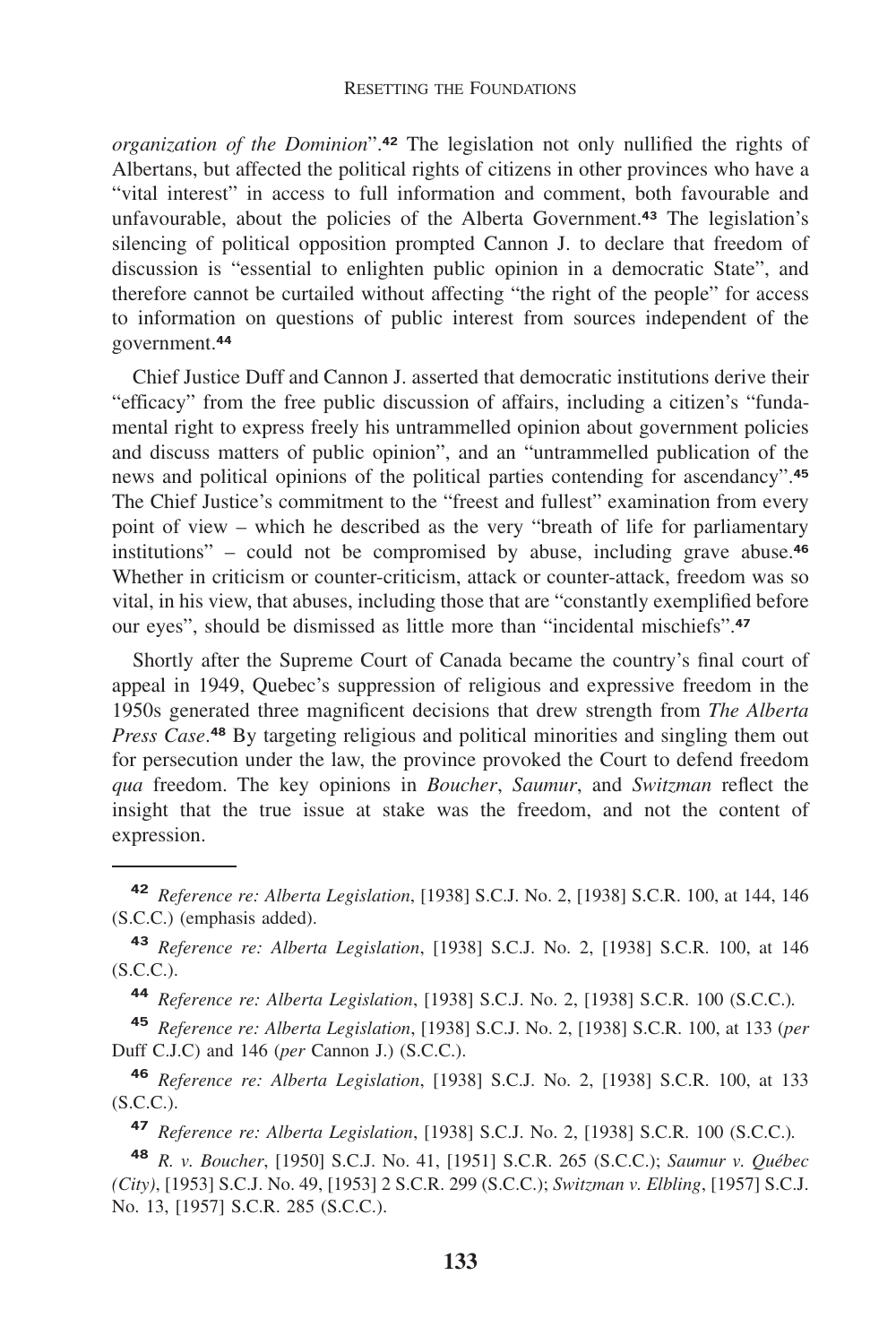#### SUPREME COURT LAW REVIEW

In narrow terms, the question in *Boucher v. the King* was whether a religious pamphlet by the Jehovah's Witnesses constituted an act of sedition against the [state.](https://state.49)**<sup>49</sup>** A majority held that, short of incitement, expressive activity that promotes ill will between groups, even to the point of hatred, cannot be criminalized, because that would "very seriously curtail the liberty of the press and of individuals to engage in discussion of any controversial [topic".](https://topic�.50)**<sup>50</sup>** Justice Kellock asserted that the instigator, not the distributor of a pamphlet, is responsible for any breach of the [peace.](https://peace.51)**<sup>51</sup>** Justice Rand added that the clash of critical discussion on political, social and religious subjects has "too deeply become the stuff of life" for "mere ill-will" to be the test of [illegality.](https://illegality.52)**<sup>52</sup>**

Justice Rand's remarks on difference and dissent set the foundations for a theory of freedom for Canadian constitutionalism. His forceful rhetoric praised the "clash of critical discussion" – including "controversial fury", "fanatical puritanism", and hostility – as the hallmarks of [freedom.](https://freedom.53)**<sup>53</sup>** He proclaimed that disagreement in ideas and beliefs, on "every conceivable subject", is "of the essence of our life" and is "part of our [living".](https://living�.54)<sup>54</sup> In this view, "our compact of free society" absorbs the "subjective incidents of controversy" within the framework of freedom and order, because a process of free exchange "ultimately serves us in stimulation, in the clarification of thought and . . . the search for the constitution and *truth of things [generally](https://generally�.55)*".**<sup>55</sup>** Justice Rand accepted it as "part of the compact" that Boucher's pamphlet would provoke and inflame. Though it was a "burning protest", the

**<sup>49</sup>** *R. v. Boucher*, [1950] S.C.J. No. 41, [1951] S.C.R. 265 (S.C.C.) (acquitting Boucher of a charge of seditious libel, by a 5-4 vote, because there was no evidence on which a properly instructed jury could find him guilty). See Kerwin J., at 283 (stating that seditious libel requires an intent to incite the people to violence against constituted authority or to create a public disturbance or disorder against that authority); Cartwright J. at 333 (stating that the intended or probable consequences of any promotion of ill-will and hostility is to produce disturbance of or resistance to the government's authority); Kellock J. at 301; and Estey J. at 315 (confirming that an intention to incite violence or disorder against the state is essential).

**<sup>50</sup>** *R. v. Boucher*, [1950] S.C.J. No. 41, [1951] S.C.R. 265, at 333 (S.C.C.) (*per* Cartwright J.).

**<sup>51</sup>** *R. v. Boucher*, [1950] S.C.J. No. 41, [1951] S.C.R. 265, at 301 (S.C.C.) (stating that any other view would "elevate mob violence to a place of supremacy", and adding that "the lawbreakers are those who resort to violence rather than those who exercise the right of free speech in advocating religious views however such views may be unacceptable to the former").

**<sup>52</sup>** *R. v. Boucher*, [1950] S.C.J. No. 41, [1951] S.C.R. 265, at 288 (S.C.C.) (*per* Rand J.) (reinforcing the view that creating disaffection or ill-will or hostility short of illegal conduct is not a crime).

**<sup>53</sup>** *R. v. Boucher*, [1950] S.C.J. No. 41, [1951] S.C.R. 265, at 288 (S.C.C.).

**<sup>54</sup>** *R. v. Boucher*, [1950] S.C.J. No. 41, [1951] S.C.R. 265 (S.C.C.)*.* 

**<sup>55</sup>** *R. v. Boucher*, [1950] S.C.J. No. 41, [1951] S.C.R. 265 (S.C.C.) (emphasis added).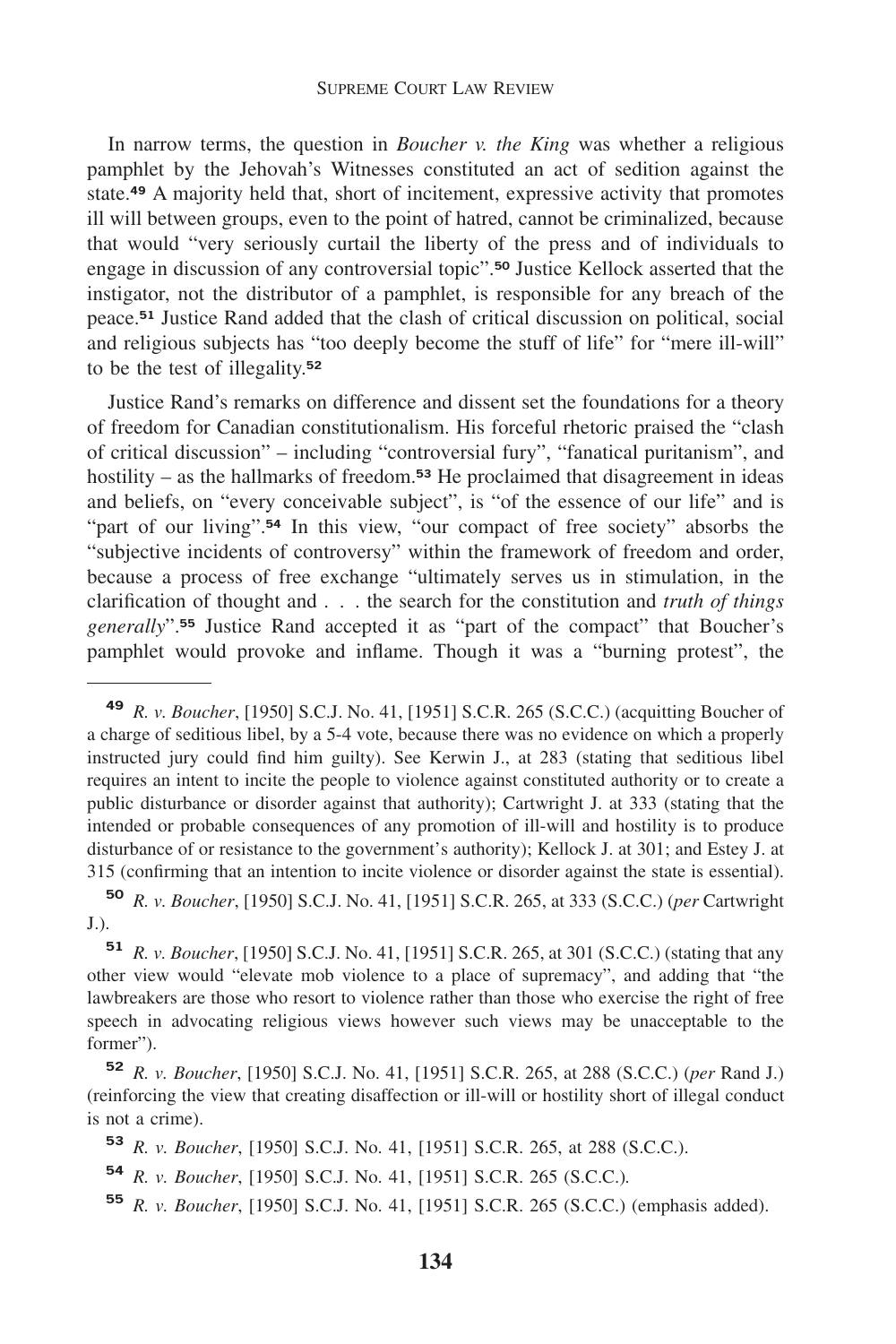pamphlet represented an expression of "deep indignation" and an "earnest petition" to the province to discontinue its "iniquitous treatment" of the Jehovah's Wit[nesses.](https://nesses.56)**<sup>56</sup>**

Within two years, the Court considered another test of provincial authority when Saumur, a member of the Jehovah's Witnesses, challenged a Quebec City bylaw forbidding the distribution of any literature on city streets without first obtaining written permission from the Chief of [Police.](https://Police.57)**<sup>57</sup>** A majority found that the bylaw was not enacted in relation to streets, but regulated "the minds of the users of the streets" and was clearly an instance of [censorship.](https://censorship.58)**<sup>58</sup>** More to the point, the bylaw was an offence to freedom because it granted the Chief of Police the power to control street activity that had been taking place "since time [immemorial".](https://immemorial�.59)**<sup>59</sup>** The uncensored printed word is the "bête noire of the dogmatists", and the threat of censorship posed by the bylaw was therefore pervasive, even contagious, and capable of spreading from religious to political and other points of view.**<sup>60</sup>** Noting its "commendable frankness" in conceding the point, Locke J. considered the City's overt goal of censorship a matter of "profound importance" to "all of the people of this [country".](https://country�.61)**<sup>61</sup>**

Finally, *Switzman* considered provincial legislation that criminalized the propagation of communism or bolshevism in any house, and authorized the province to close, or "padlock" such [premises.](https://premises.62)**<sup>62</sup>** While a majority on the panel invalidated the legislation as *ultra vires* under the division of powers, some judges addressed the demands of freedom. For instance, Abbott J. strenuously defended the right of free expression on social, political or economic matters, describing this freedom as essential to the "working of a parliamentary democracy" and suggesting in *obiter* 

**<sup>56</sup>** *R. v. Boucher*, [1950] S.C.J. No. 41, [1951] S.C.R. 265, at 291 (S.C.C.).

**<sup>57</sup>** *Saumur v. Québec (City)*, [1953] S.C.J. No. 49, [1953] 2 S.C.R. 299 (S.C.C.) (concluding, by a 5-4 majority, that the bylaw did not extend to the distribution of literature in the streets).

**<sup>58</sup>** *Saumur v. Québec (City)*, [1953] S.C.J. No. 49, [1953] 2 S.C.R. 299, at 338 (*per*  Kellock J.) and 379 (*per* Locke J.) (S.C.C.).

**<sup>59</sup>** *Saumur v. Québec (City)*, [1953] S.C.J. No. 49, [1953] 2 S.C.R. 299, at 361 and 332 (S.C.C.) (stating, *per* Rand J., that the distribution of any newspaper, tract, or handbill, was placed under the "uncontrolled discretion of a municipal officer" and that the province could even permit all others but forbid a newspaper or any writing of a particular colour from being distributed in the streets).

**<sup>60</sup>** *Saumur v. Québec (City)*, [1953] S.C.J. No. 49, [1953] 2 S.C.R. 299, at 326 (S.C.C.).

**<sup>61</sup>** *Saumur v. Québec (City)*, [1953] S.C.J. No. 49, [1953] 2 S.C.R. 299, at 368-69 and 370 (S.C.C.).

**<sup>62</sup>** *Switzman v. Elbling*, [1957] S.C.J. No. 13, [1957] S.C.R. 285 (S.C.C.). By a margin of 8-1, the Court found that *An Act Respecting Communistic Propaganda* was *ultra vires* the province as a regulation of the criminal law.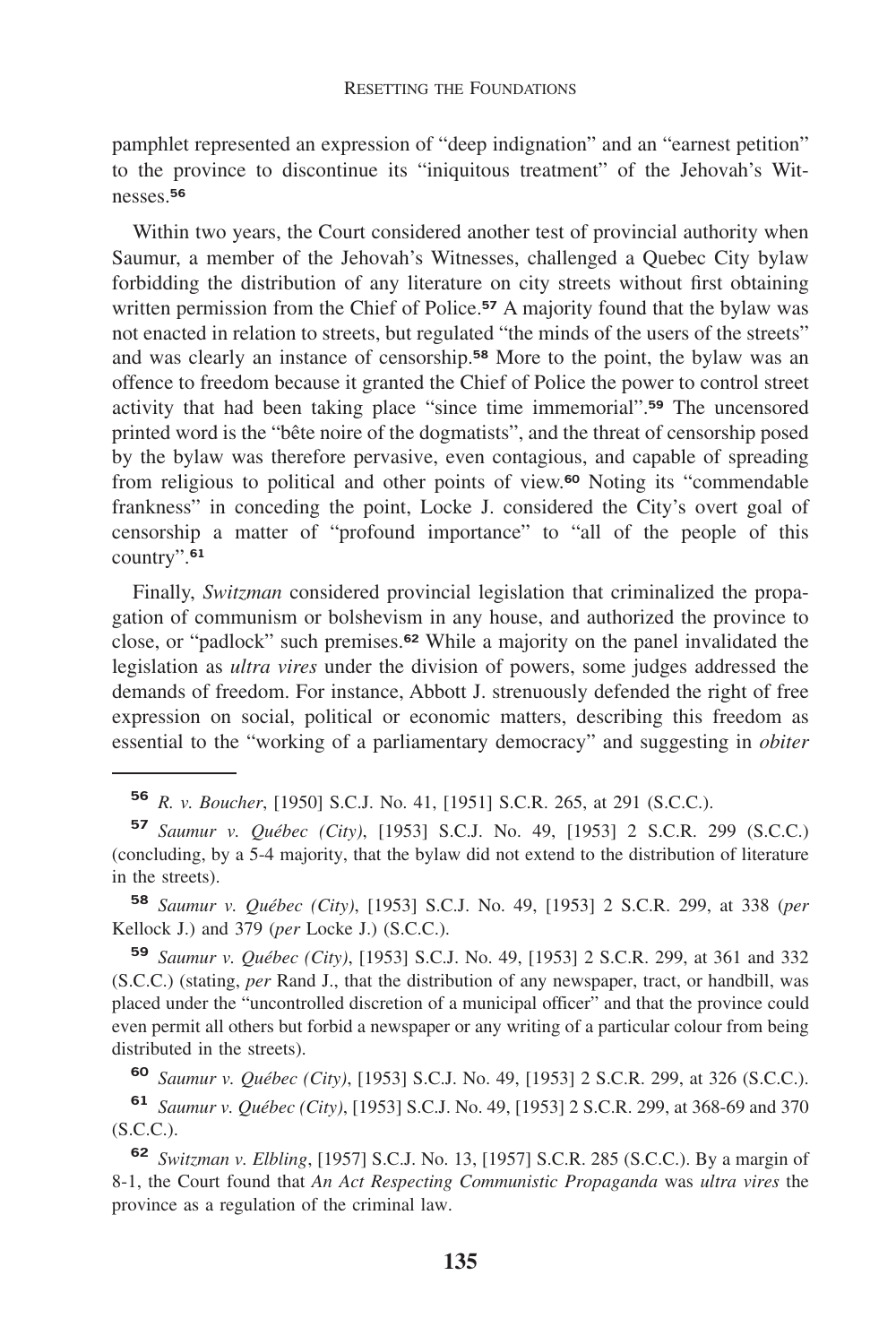that even Parliament cannot abrogate this [right.](https://right.63)**<sup>63</sup>**

Justice Rand wrote forcefully in defence of freedom – as he had in *Boucher* and *Saumur* – denouncing the statute's attempt to prevent "a poisoning of men's minds", shield individuals from exposure to "dangerous ideas", and protect them from their own "thinking [propensities".](https://propensities�.64)**<sup>64</sup>** He was particularly troubled that the object of the prohibition could "just as properly have been the suppression of any other political, economic or social doctrine or [theory".](https://theory�.65)**<sup>65</sup>** Justice Rand maintained, to the contrary, that "government by the free public opinion of an open society" demands the "condition of a virtually unobstructed access to and diffusion of [ideas".](https://ideas�.66)**<sup>66</sup>** In stating that freedom of discussion has a "unity of interest and significance extending equally to every part of the Dominion", Rand J. pressed the Court's constitutional authority to its limit but stopped short of creating an enforceable substantive [right.](https://right.67)**<sup>67</sup>**

A divided Court vindicated the freedom claim in each of the Quebec decisions. A number of judges resisted the repression of expressive freedom and voiced unparalleled concern for the gravitas of the violation. An emergent theory of freedom is more developed in Rand J.'s opinions, and though his conception warrants much closer attention, including critical scrutiny, key themes can be [noted.](https://noted.68)**<sup>68</sup>** First is Rand J.'s conception of the relationship between the democratic community and its government. As he explained in *Boucher*, "the administrators of what we call democratic government have come to be looked upon as servants, bound to carry out their duties accountably to the [public".](https://public�.69)**<sup>69</sup>** In *Saumur* he added that if free discussion is placed under license, its basic condition would be destroyed and the government, as licensor, would be "disjoined from the [citizenry".](https://citizenry�.70)**<sup>70</sup>** Finally, *Switzman* stated that "[p]arliamentary government postulates a capacity in men, acting freely and under self-restraints, to govern [themselves".](https://themselves�.71)**<sup>71</sup>** Meeting that responsibility in turn demands a virtually unobstructed access to and diffusion of

**<sup>63</sup>** *Switzman v. Elbling*, [1957] S.C.J. No. 13, [1957] S.C.R. 285, at 328 (S.C.C.).

**<sup>64</sup>** *Switzman v. Elbling*, [1957] S.C.J. No. 13, [1957] S.C.R. 285 at 305 (S.C.C.) (*per* Rand J.).

**<sup>65</sup>** *Switzman v. Elbling*, [1957] S.C.J. No. 13, [1957] S.C.R. 285 (S.C.C.).

**<sup>66</sup>** *Switzman v. Elbling*, [1957] S.C.J. No. 13, [1957] S.C.R. 285, at 306 (S.C.C.).

**<sup>67</sup>** *Switzman v. Elbling*, [1957] S.C.J. No. 13, [1957] S.C.R. 285 (S.C.C.)*.* 

**<sup>68</sup>** See I. Rand, "The Role of an Independent Judiciary in Preserving Freedom" (1951) 9 U. Tor. L.J. 1-14; see also W. Kaplan, *Canadian Maverick: The Life and Times of Ivan C. Rand*, Chapter 4 ("The Framework of Freedom") (Toronto: University of Toronto Press, 2009); J. Penney, "Ivan Rand's Ancient Constitutionalism" (2010) 34 Man. L.J. 43.

**<sup>69</sup>** *R. v. Boucher*, [1950] S.C.J. No. 41, [1951] S.C.R. 265, at 288 (S.C.C.). See also Kellock J. at 294-5 (stating that every member of the public who censures the rule is "finding fault with his servant").

**<sup>70</sup>** *Saumur v. Québec (City)*, [1953] S.C.J. No. 49, [1953] 2 S.C.R. 299, at 330 (S.C.C.).

**<sup>71</sup>** *Switzman v. Elbling*, [1957] S.C.J. No. 13, [1957] S.C.R. 285, at 306 (S.C.C.).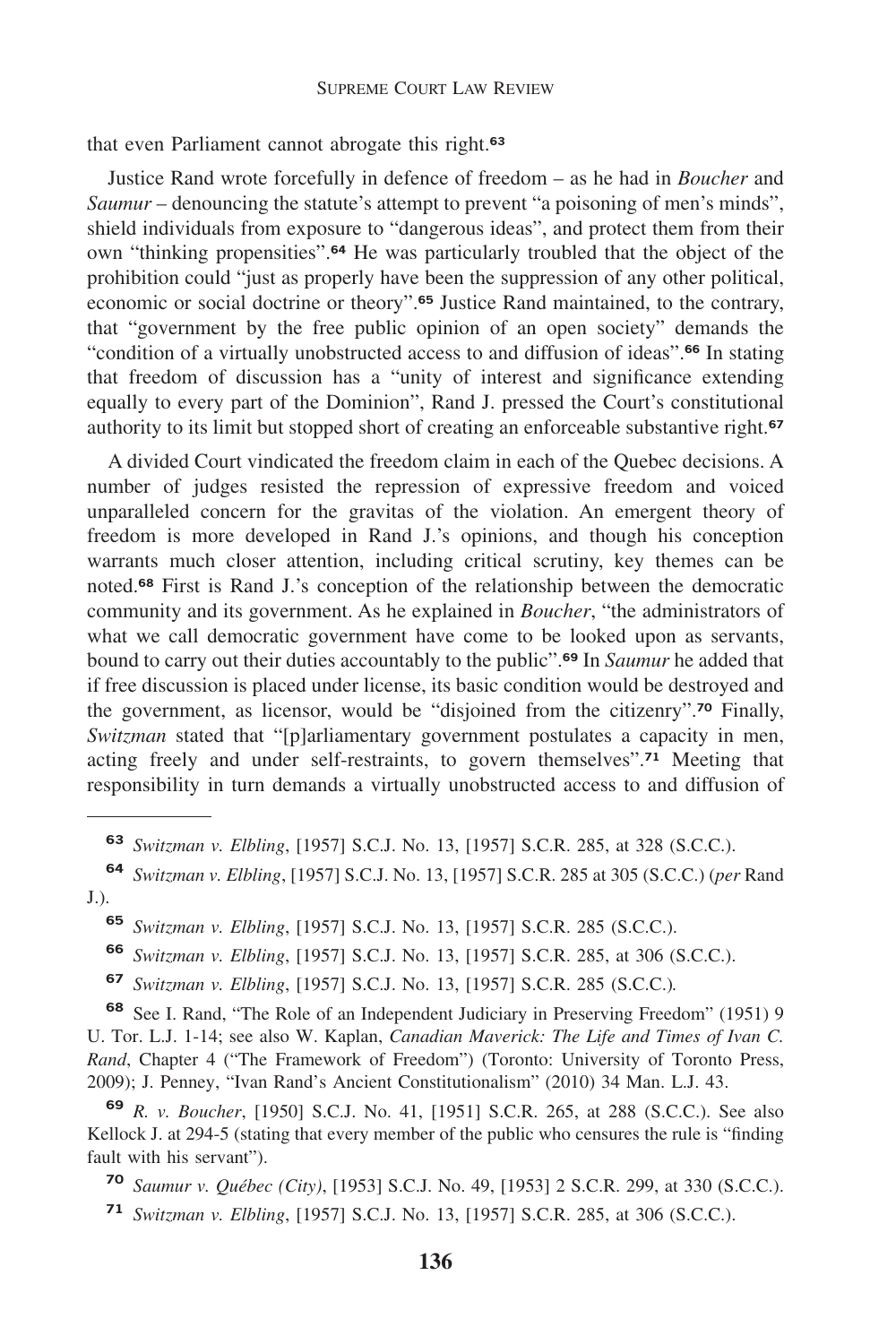[ideas.](https://ideas.72)**<sup>72</sup>** In short, and without putting it quite that way, he recognized that freedom is a requisite of democratic accountability and an essential feature of a functioning democracy.

Second, Rand J. did not limit the right of free public opinion and debate to the precincts of parliamentary government. He described freedom of speech as one of the "original freedoms" that are the "necessary attributes and modes of selfexpression of human beings and the primary condition of their community life within a legal [order".](https://order�.73)**<sup>73</sup>** In *Switzman*, Rand J. stated that this "constitutional" fact, of virtually free access to ideas, is the "political" expression of the primary condition of "social" life, thought and its communication by [language.](https://language.74)**<sup>74</sup>** In that conception, liberty is elemental and "little less vital to man's mind and spirit than breathing is to his physical [existence".](https://existence�.75)**<sup>75</sup>** To Rand J., freedom is paramount, stopping "only at perimeters where the foundation of the freedom itself is [threatened".](https://threatened�.76)**<sup>76</sup>** Apart from sedition, obscenity and criminal libel, the "literary, discursive and polemic use of language" are, in the broadest sense, free.**<sup>77</sup>**

Third, Rand J. focused on the gravitas of the threat to freedom. In *Switzman*, as well as in *Saumur*, he emphasized that the government could just as easily target any other expressive content it found [objectionable.](https://objectionable.78)**<sup>78</sup>** The freedom at risk in each instance placed the principle of freedom at risk everywhere. In such circumstances, explaining what was fundamentally at stake brought him close to an all-embracing conception of freedom. In *Saumur*, Rand J. declared that "[t]he only security is *steadily advancing enlightenment*, for which the widest range of controversy is the *sine qua non*".**<sup>79</sup>** Though his precise meaning is unclear, Rand J.'s use of "enlightenment" suggests an open, process-oriented, at times combative, and content-neutral concept of free discussion and exchange. Echoing Duff C.J.C.'s view that its abuse is "an incidental mischief", Rand J. described freedom as the residue within a periphery where the positive law operates to create "minor

- **<sup>73</sup>** *Saumur v. Québec (City)*, [1953] S.C.J. No. 49, [1953] 2 S.C.R. 299, at 329 (S.C.C.).
- **<sup>74</sup>** *Switzman v. Elbling*, [1957] S.C.J. No. 13, [1957] S.C.R. 285, at 306 (S.C.C.).
- **<sup>75</sup>** *Switzman v. Elbling*, [1957] S.C.J. No. 13, [1957] S.C.R. 285 (S.C.C.).
- **<sup>76</sup>** *Switzman v. Elbling*, [1957] S.C.J. No. 13, [1957] S.C.R. 285 (S.C.C.)*.*

**<sup>77</sup>** *Switzman v. Elbling*, [1957] S.C.J. No. 13, [1957] S.C.R. 285 (S.C.C.)*.* Echoing Duff C.J.C.'s view that its abuse is "an incidental mischief", Rand J. described freedom as the residue that within a periphery where the positive law operates to create "minor exceptions" to liberty. *Saumur v. Québec (City)*, [1953] S.C.J. No. 49, [1953] 2 S.C.R. 299, at 329 (S.C.C.)*.* 

**<sup>78</sup>** *Switzman v. Elbling*, [1957] S.C.J. No. 13, [1957] S.C.R. 285, at 305 (S.C.C.).

**<sup>79</sup>** *Saumur v. Québec (City)*, [1953] S.C.J. No. 49, [1953] 2 S.C.R. 299, at 330 (S.C.C.) (emphasis added).

**<sup>72</sup>** *Switzman v. Elbling*, [1957] S.C.J. No. 13, [1957] S.C.R. 285 (S.C.C.).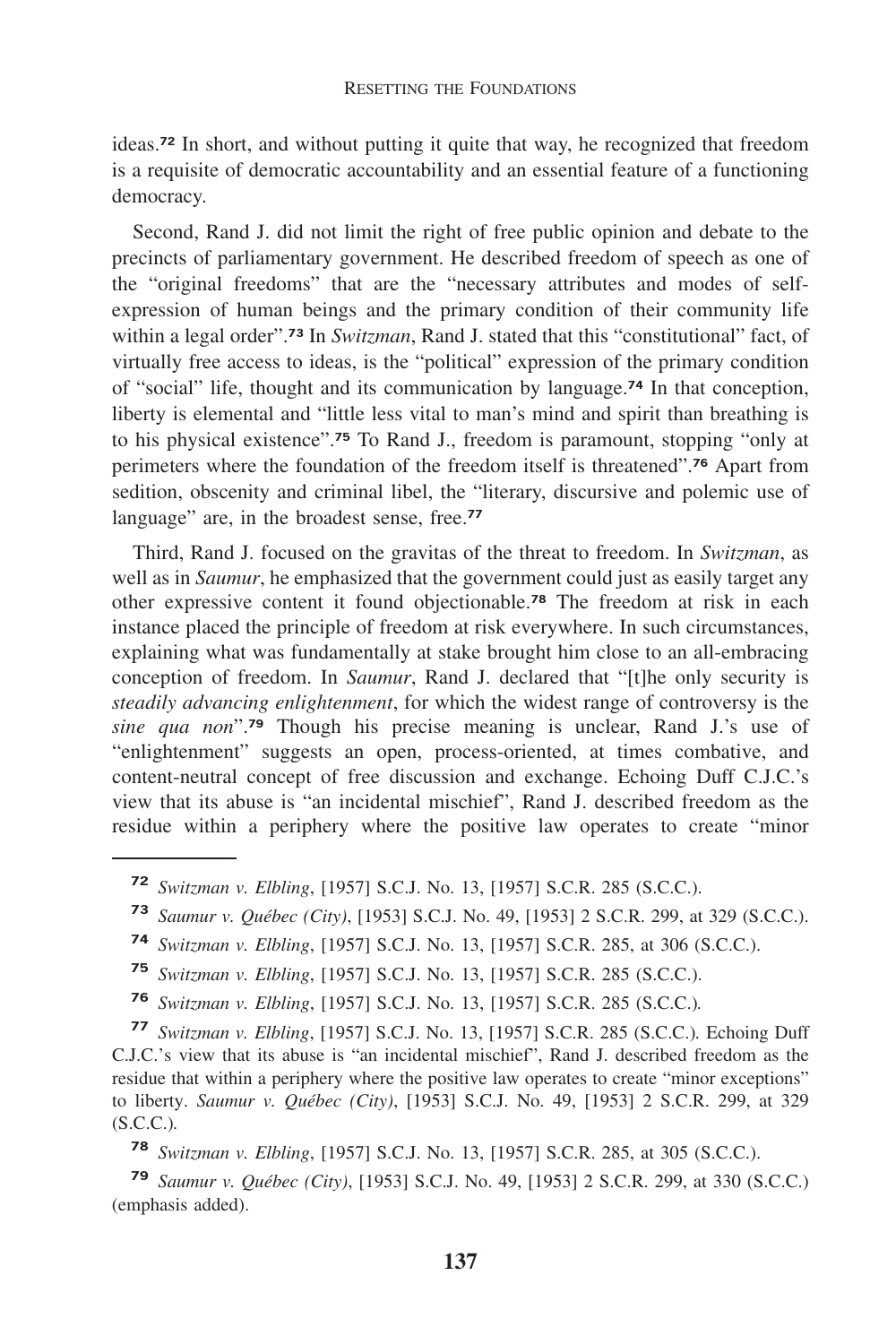exceptions" to [liberty.](https://liberty.80)**<sup>80</sup>** As he emphasized in all three opinions, limits on freedom are not the norm but, instead, are exceptional and peripheral in nature.

Enduring themes emerge from this jurisprudence. In this legacy, freedom is process-oriented and in its time, strikingly neutral and capacious in scope. A range of opinions from members of the Court accepted rigorous, disputatious, and even hostile exchange as inherent and welcome properties of freedom. Prescient and in anticipation of *Big M*, their judicial instincts were trained on government repression and the threat it posed to the integrity of freedom. For s. 2(b)'s purposes, it matters little that the Court's burgeoning conception of freedom was not rooted in text, or that it drew on disparate images and strands of jurisprudential thought. On any measure, the legacy decisions offer a wealth of insight that should inform the interpretation of s. 2(b)'s guarantee of expressive freedom. Even and especially on the *Charter*'s 40th anniversary, this legacy remains relevant and can play a pivotal role in s. 2(b)'s renewal.

## **2. The first foundation: a conception of freedom under s. 2(b)**

Re-aligning s. 2(b)'s methodology is not a simple or modest task, and is addressed here in two steps. First is a principle or theory of freedom that must offer more than a re-consideration of *Ford* values and their role in the s. 2(b) [analysis.](https://analysis.81)**<sup>81</sup>** As discussed, the *Ford* values explain why expressive content is valuable but overlook the value of freedom. A conception of freedom itself – apart from the merits of expressive content – was lost in the interpretation of s. 2(b). Second, a concept alone cannot protect freedom, and in turn must be reflected in a principled approach to the question of breach. This proposal reconfigures the current methodology by eliminating step two of *Irwin Toy* and replacing it with s. 2(a)'s standard of infringement.

On the threshold question of freedom, the legacy jurisprudence provides leadership on two key points: the core value of freedom and the gravity or threat to freedom inherent in its repression by the government. While some judges expressed grave concerns about the censorial and repressive acts of government – describing their consequences for a culture of free public discussion – Rand J.'s opinions were more seeking in nature. In his search to find and express freedom's core value, or truth, Rand J. developed a conception that is content-neutral, process-based, and

**<sup>80</sup>** *Saumur v. Québec (City)*, [1953] S.C.J. No. 49, [1953] 2 S.C.R. 299, at 329 (S.C.C.). In *R. v. Boucher*, [1950] S.C.J. No. 41, [1951] S.C.R. 265, at 288 (S.C.C.), he stated that even in "discontent, affection and hostility", ideas "ultimately serve[] us in stimulation, in the clarification of thought and . . . the search for the constitution and truth of things generally".

**<sup>81</sup>** At present, the *Ford* values are incorporated into the test for effects-based infringements, which require proof that the expressive activity seeking s. 2(b)'s protection serves those values. As discussed above, evaluating the value of its content to determine whether s. 2(b) has been infringed is contrary to content neutrality and the protection of expressive *freedom*.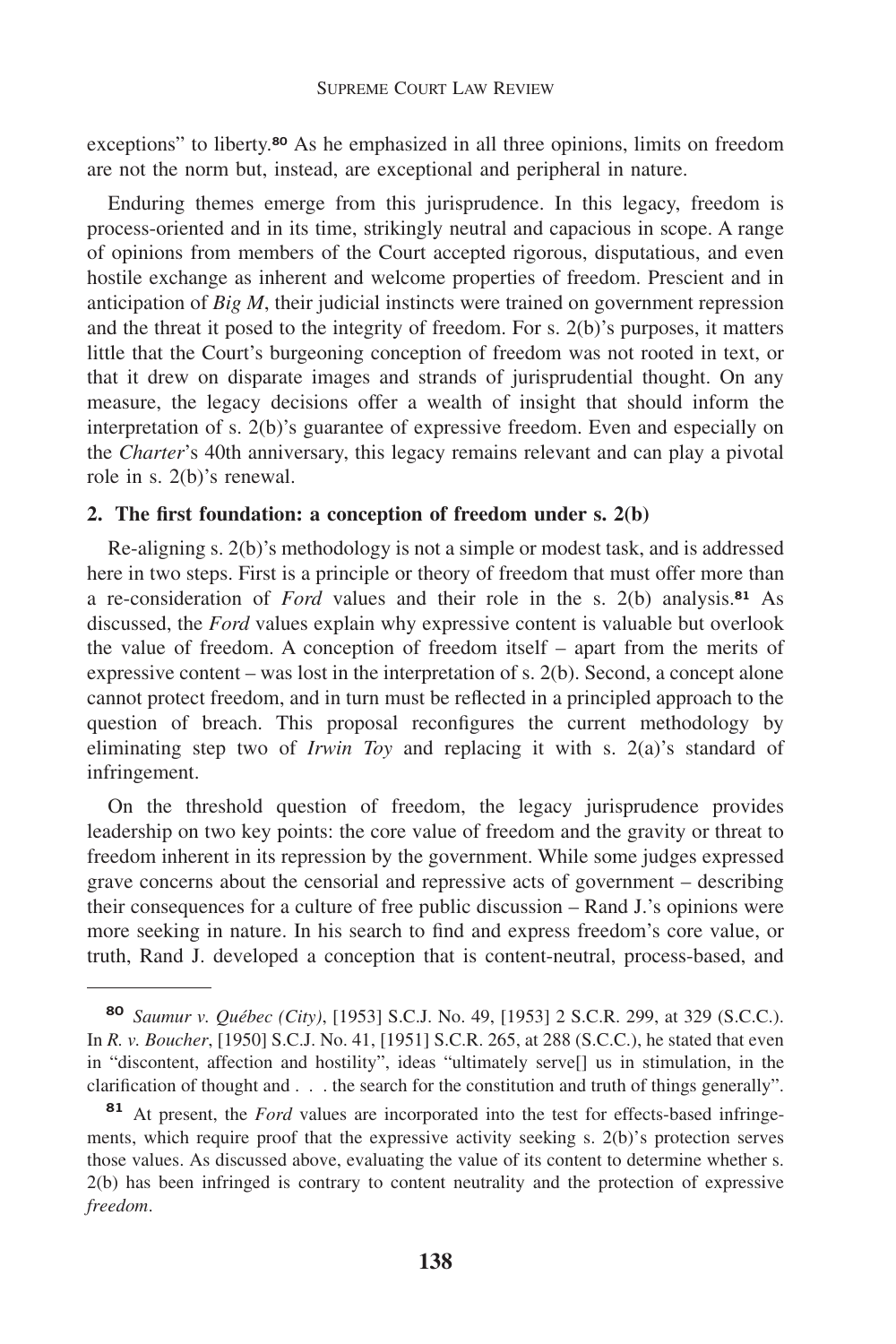grounded in a view of expression as an agent of enlightenment, or change. Thus he spoke of freedom's purposes, variously, as being linked to "stimulation", the "clarification of thought", and the "search for the constitution and truth of things [generally".](https://generally�.82)**<sup>82</sup>** Justice Rand described freedom of speech as one of the "original freedoms" that are the "necessary attributes and modes of self-expression of human beings and the primary conditions of their community life within a legal [order".](https://order�.83)**<sup>83</sup>** Critically, Rand J.'s conception separated freedom from its content, and shifted the focus from the substance of expressive activity to the principle of freedom.

It remains to relate the elements of this nascent conception of freedom to the *Ford*  values and s. 2(b)'s guarantee of expressive freedom. In primal terms, freedom tests a democratic community's courage to confront its own doubts and fears, and to summon humility in the face of what is unknown, unknowable, and [uncertain.](https://uncertain.84)**<sup>84</sup>** In this matrix, the social and political freedom to challenge, test, and engage in discourse animates a process of change that democratic society depends on for its vitality and progress. That process of engagement is subject to limits but, in principle and at its forefront, is organic, fortuitous, and free.

Under this conception, freedom is consistent with *Irwin Toy*'s principle of content neutrality because it enables an open process of free exchange. A conception of freedom focused on processes of discovery, debate, and dispute bears resemblance to the truth-seeking function of the *Ford* values and the First Amendment tradition. The drawback in promoting truth as an organizing principle of freedom is that the concept is abstract, philosophic, religious, and empirical; what is or is not truth is contested, as well as endlessly and inevitably [elusive.](https://elusive.85)**<sup>85</sup>** By contrast, a truth-*seeking*  rationale places the emphasis elsewhere, on the process of search. Under that variation, truth is an aspiration and not an outcome. A functional approach to freedom protects the process of seeking truth, regardless whether truth can be or is found. In principle, that process of search and discovery is freedom's truth.

A theory of freedom grounded in a process of free exchange references Holmes J.'s magnetic and ever contested "marketplace of ideas" metaphor. In *Abrams v. United States*, Holmes J. spoke of "free trade in ideas" and the "competition of the market" as the best test of truth and the foundation of the First Amendment's free

**<sup>84</sup>** See also J. Cameron, "*Big M*'s Forgotten Legacy of Freedom", in B. Bird, D. Newman & D. Ross, eds., *The Forgotten Fundamental Freedoms of the Charter*, (Toronto: LexisNexis Canada, 2020) at 38-41 (providing a preliminary discussion or account of freedom).

**<sup>85</sup>** See D. Ross, "Truth-Seeking and the Unity of the Charter's Fundamental Freedoms", in B. Bird, D. Newman & D. Ross, eds., *The Forgotten Fundamental Freedoms of the Charter*, (Toronto: LexisNexis Canada, 2020) at 63-111 (suggesting that the search for truth is the "hypergood" that connects s. 2's fundamental freedoms).

**<sup>82</sup>** *R. v. Boucher*, [1950] S.C.J. No. 41, [1951] S.C.R. 265, at 288 (S.C.C.).

**<sup>83</sup>** *Saumur v. Québec (City)*, [1953] S.C.J. No. 49, [1953] 2 S.C.R. 299, at 329 (S.C.C.).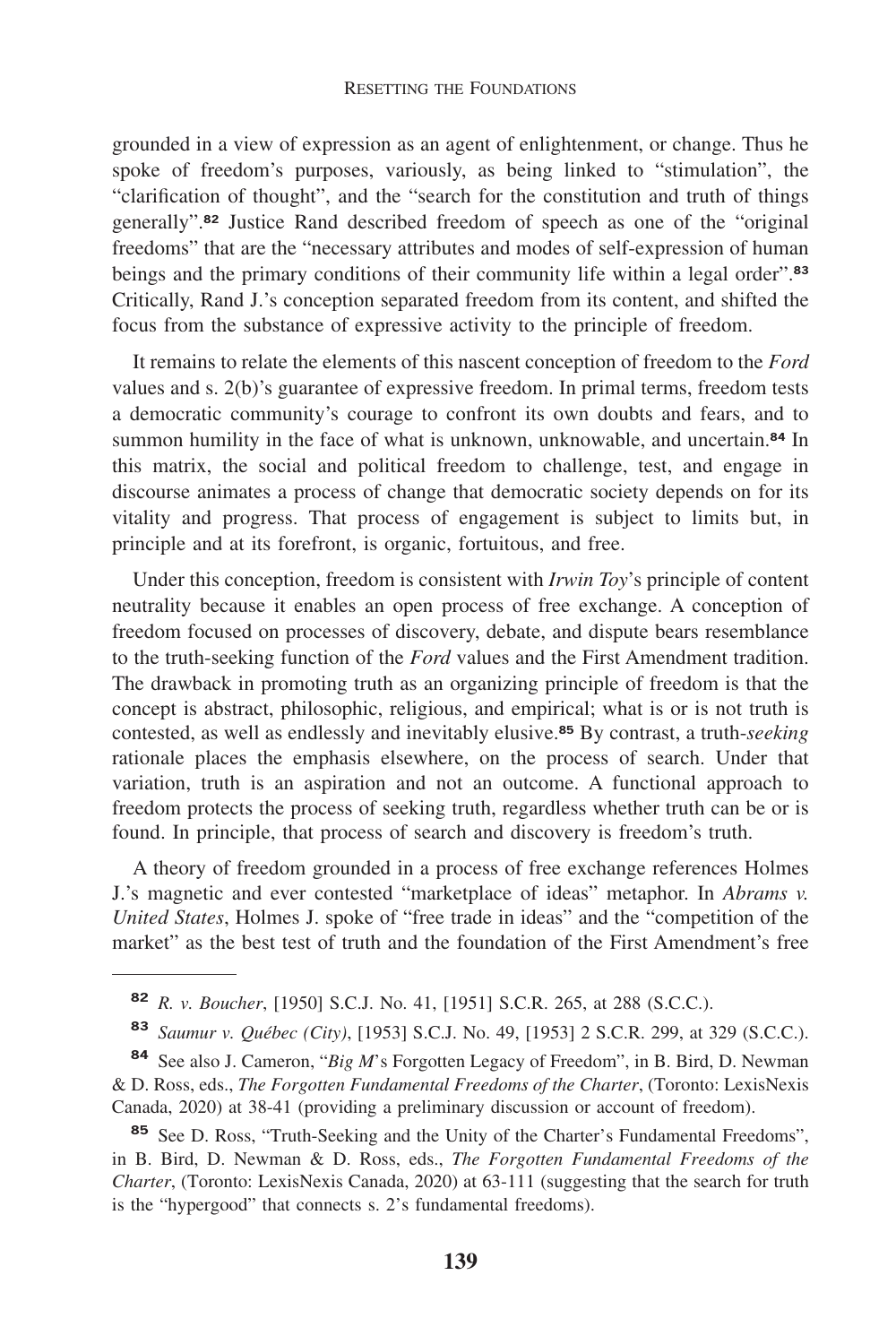speech [clause.](https://clause.86)**<sup>86</sup>** Few constitutional metaphors have attracted more scholarly attention and critical scrutiny, and while Holmes J.'s elements of "truth" and "marketplace" may not have stood the test of time, the conception of a contest between ideas not only endures but continues to intrigue, in Canada as well as the United [States.](https://States.87)**<sup>87</sup>**

One of the First Amendment's foremost scholars, Vincent Blasi, attempted to rescue the *Abrams* metaphor from its improvident roots in marketplace behaviour. He shifted the concept away from that analogy and moved toward another theme in Holmes J.'s philosophy: value skepticism and an ethic of [fallibilism.](https://fallibilism.88)**<sup>88</sup>** In this view, certain truth is disarmed by contingency and uncertainty, and therefore cannot claim infallibility; rather, freedom serves the goal of "truth-locating". Accepting that truth cannot be defined for all times and purposes, freedom of speech provides a "comparatively reliable social mechanism for identifying error, for locating truth and, in the aggregate, for advancing social [knowledge".](https://knowledge�.89)**<sup>89</sup>** What can be attained, in the face of fallibility, is a commitment to the process of truth seeking that both requires, and depends on, a principle of freedom.

The value of freedom, in this account, is that it provides a counterpoint to a "[c]onformity, deference to authority, stasis, [and] passivity in the realm of beliefs" that is "not just unfortunate or unwise but *[dangerous](https://dangerous�.90)*".**<sup>90</sup>** In that environment, voices of difference and dissent can generate "some of the grievances, aspirations and mobilizations that force political adaptation and [transformation".](https://transformation�.91)**<sup>91</sup>** In this, it must be accepted and understood that protecting freedom according to principle is not cost-free. Yet the "remote harms" that are associated with or attributed to expression that is subversive of social values should not be regulated, because the legitimate and ongoing process of challenging and displacing dominant forces is inseparable

**<sup>86</sup>** *Abrams v. United States*, 250 U.S. 616, 630 (1919).

**<sup>87</sup>** F. Schauer, "Free Speech, the Search for Truth, and the Problem of Collective Knowledge" (2017) 70 S.M.U. Law Rev. 231 at 231 (acknowledging that the marketplace of ideas and a basic concept of freedom of speech as enabling a society to increase its level of knowledge, to facilitate its identification of truth, and to expose error "has a wide and persistent currency"). In the case of Canada, see below note 97.

**<sup>88</sup>** V. Blasi, "Holmes and the Marketplace of Ideas" (2004) Sup. Ct. Rev. 1, at 19 (noting that "fallibilism" traces to the British empiricist tradition in philosophy, to Mill's essay *On Liberty*, and the tenet that all propositions are subject to perpetual testing); see also V. Blasi, "Democratic Participation and the Freedom of Speech: A Response to Post and Weinstein" (2011) 97 Virg. L. Rev. 531.

**<sup>89</sup>** F. Schauer, "Free Speech, the Search for Truth, and the Problem of Collective Knowledge" (2017) 70 S.M.U. Law Rev. 231 at 237.

**<sup>90</sup>** V. Blasi, "Holmes and the Marketplace of Ideas" (2004) Sup. Ct. Rev. 1 at 29 (emphasis added).

**<sup>91</sup>** V. Blasi, "Holmes and the Marketplace of Ideas" (2004) Sup. Ct. Rev. 1 at 39.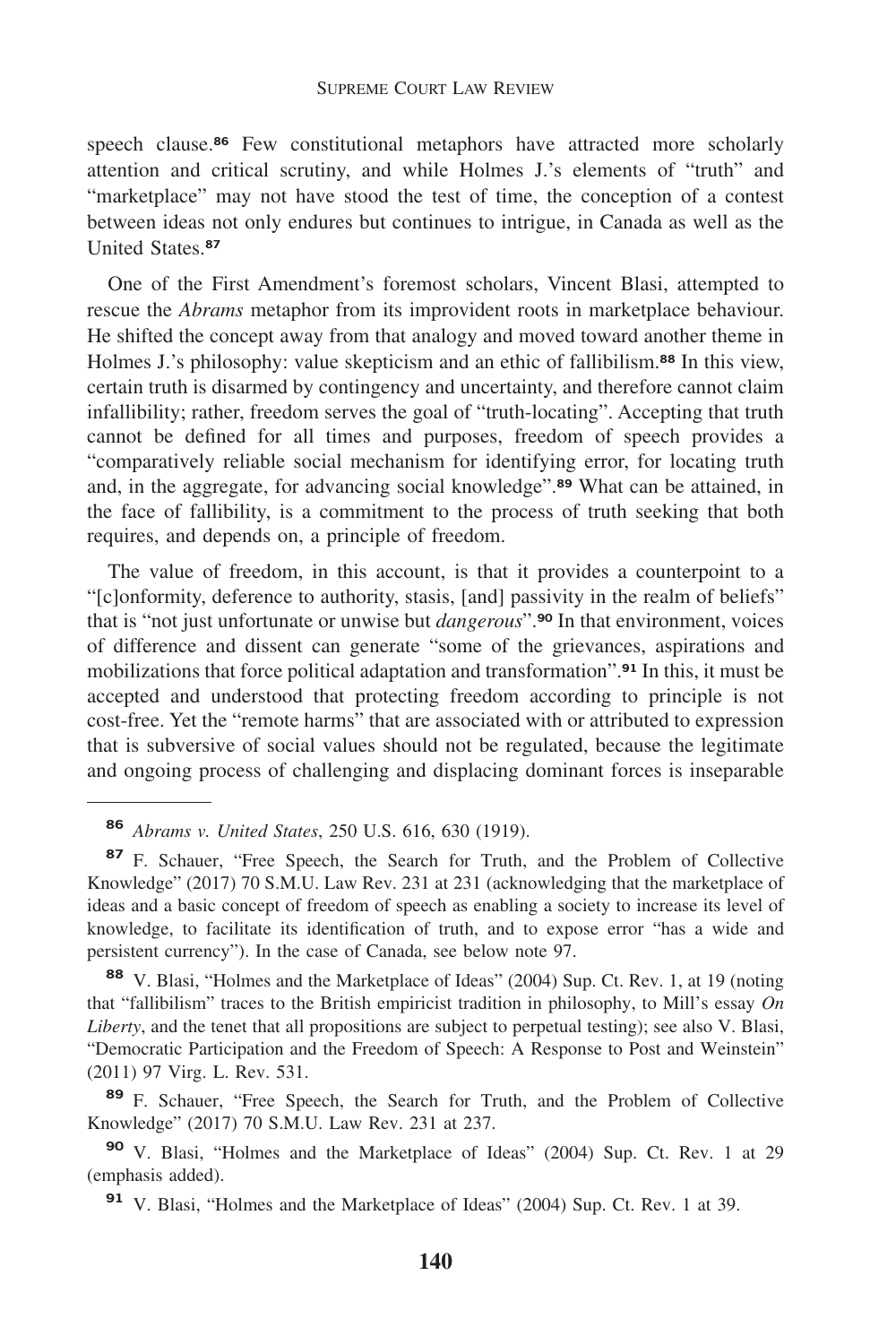from the process of "adaptive political [change".](https://change�.92)**<sup>92</sup>**

In this rendering, freedom has modest aspirations. It makes no claim that expressive content is progressive or valuable, and does not promise it will achieve any, or demonstrable objectives. There are no "heroic assumptions regarding human rationality or self-correcting social dynamics", and no promise of "wisdom through mass [deliberation".](https://deliberation�.93)**<sup>93</sup>** In trusting to a process of open discussion and exchange, this model speaks to Rand J.'s aspiration of "steadily advancing [enlightenment".](https://enlightenment�.94)**<sup>94</sup>** It accepts that there will be steps forward and back, and progress as well as [setbacks.](https://setbacks.95)**<sup>95</sup>** With the risks it entails, this principle of freedom offers the goal and opportunity to seek the "truth of things generally", mindful and hopeful of achieving progressive objectives along the way.

Section 2(b)'s renewal begins with a vitalized conception of freedom. While Holmes J.'s rationale was discounted for its marketplace and economic analogies, Rand J.'s conception of a link between freedom and the quest for truth or enlightenment has been overlooked and overshadowed by the *Ford* values and a focus on the value of content. As yet, the s. 2(b) jurisprudence has not fully grasped why freedom – *qua* freedom – is indispensable to democratic life, and that is because it advances, promotes, enables, and even forces change. A conception of freedom as the agent of change – or change maker – has pedigree in the legacy jurisprudence, in the *Ford* values and their endorsement of truth-seeking, and in a re-modelled and non-economic version of Holmes's process theory of [freedom.](https://freedom.96)**<sup>96</sup>**

Freedom conceived this way cannot be flabby or timid, and must accept the limits of our knowledge and expectations, as individuals and as a community. Democratic

**<sup>95</sup>** See F. Schauer, "Free Speech, the Search for Truth, and the Problem of Collective Knowledge" (2017) 70 S.M.U. Law Rev. 231 at 251 (asking how a society can find truth in the aggregate, what it is for society to know something, and why determining what a society knows may not be as simple as a tally of what constituent members know).

**<sup>96</sup>** See, *e.g.*, *R. v. Keegstra*, [1990] S.C.J. No. 131, [1990] 3 S.C.R. 697, at 802-8 (S.C.C.) (*per* McLachlin J., in dissent, providing a philosophical view of expressive freedom and stating, at 803, that "[w]hile freedom of expression provides no *guarantee* that the truth will *always* prevail, its still can be argued that it assists in promoting the truth in ways which would be impossible without the freedom"; emphasis in original); *Reference re Secession of Quebec*, [1998] S.C.J. No. 61, [1998] 2 S.C.R. 217, at para. 68 (S.C.C.) (explaining that a functioning democracy supports a continuous process of discussion, the marketplace of ideas, and the inclusion of dissenting voices); *R. v. Sharpe*, [2001] S.C.J. No. 3, [2001] 1 S.C.R. 45, at para. 21 (S.C.C.) (*per* McLachlin C.J.C., stating that "[t]he right to freedom of expression rests on the conviction that the best route to truth, individual flourishing, and peaceful coexistence in a heterogeneous society in which people hold divergent and conflicting beliefs lies in the free flow of ideas and beliefs").

**<sup>92</sup>** V. Blasi, "Holmes and the Marketplace of Ideas" (2004) Sup. Ct. Rev. 1 at 44.

**<sup>93</sup>** V. Blasi, "Holmes and the Marketplace of Ideas" (2004) Sup. Ct. Rev. 1 at 44-45.

**<sup>94</sup>** *Saumur v. Québec (City)*, [1953] S.C.J. No. 49, [1953] 2 S.C.R. 299, at 330 (S.C.C.).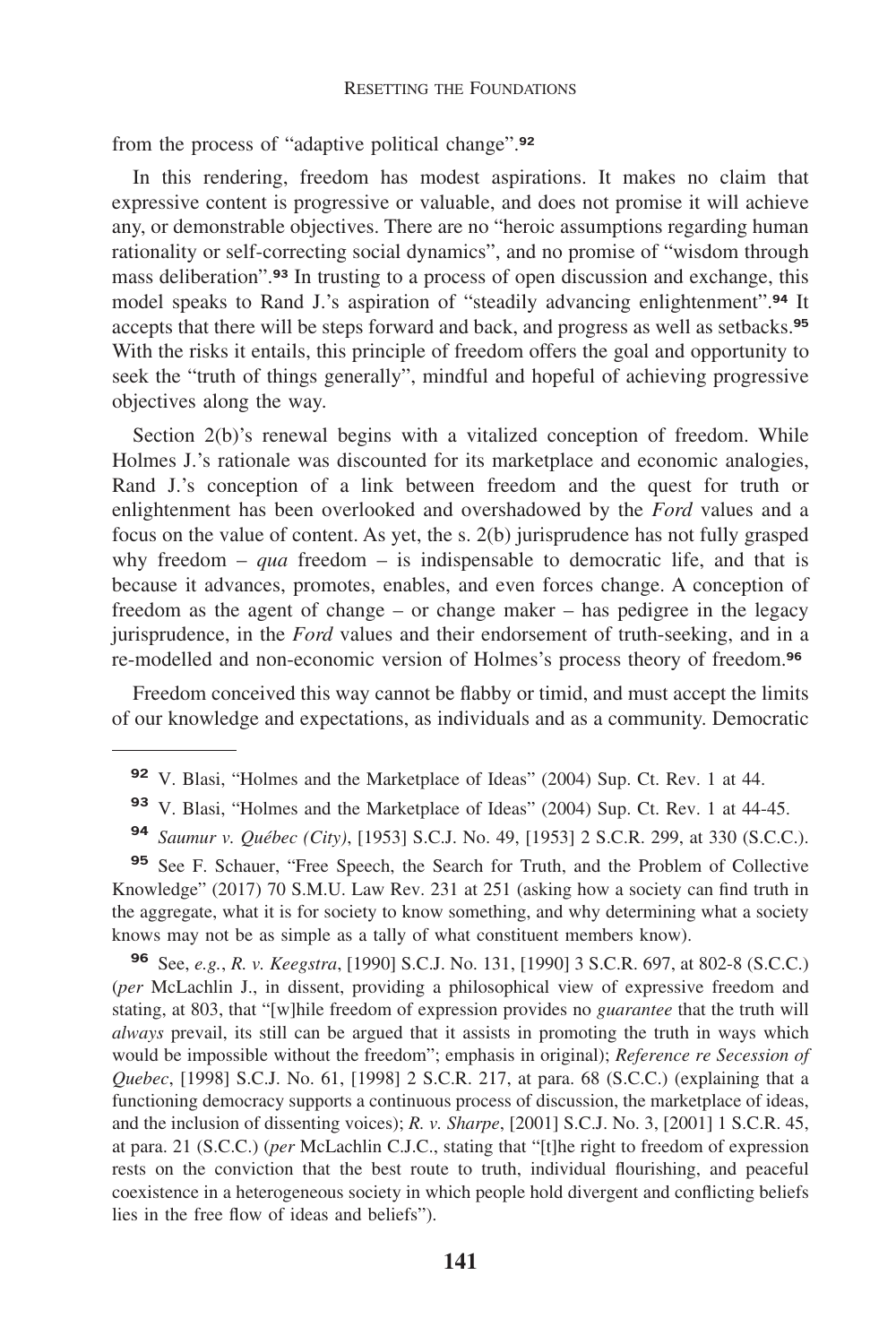society is restless and dynamic, contingent and changing. That is its strength but also a source of fear, including fear of freedom. Surely, the most compelling lesson of the legacy jurisprudence is that fear centres on those who dissent or speak in a different voice. That jurisprudence also provides compelling demonstration of the irrevocable link between freedom and the principle of democracy, as subsequently identified in the *Secession Reference* as one of the Constitution's cornerstone unwritten constitutional [principles.](https://principles.97)**<sup>97</sup>**

# **3. A conception of breach under s. 2(b)**

The question of breach is currently governed by *Irwin Toy* and its two-step test. Beyond providing a *prima facie* criterion that is easily satisfied, the attempt-toconvey meaning test adds little depth to the analysis. In re-drawing the standard for breach under s. 2(b), this proposal eliminates step 2 of the *Irwin Toy* test and replaces it with the standard of infringement for s. 2(a)'s guarantee for freedom of conscience and religion. Accordingly, a violation of s. 2(b) is established when the government's interference with expressive freedom is more than trivial or insub[stantial.](https://stantial.98)**<sup>98</sup>** In addition, the freedom principle must be reflected in an analysis that engages, under that step, with the nature and severity of the violation.

Over the years, calls for a re-calibration of *Irwin Toy*, in particular to claw back s. 2(b)'s broad, undifferentiated protection, have gone [unanswered.](https://unanswered.99)**<sup>99</sup>** Though limits can readily be upheld under s. 1, it is offensive to some that indisputably criminal, hostile, or offensive expression is granted any constitutional recognition at all.**<sup>100</sup>** Revisiting *Irwin Toy* could address some of s. 2(b)'s counter-intuitive examples, such as perjury and fraud, which are *prima facie* protected under step one of the test. In addition, excluding narrowly prescribed content or drawing distinctions between categories of expression could boost protection for s. 2(b) by raising the standard of justification under s. 1.<sup>101</sup> Yet to this day, *Irwin Toy* remains steadfast and

**<sup>97</sup>** *Reference re Secession of Quebec*, [1998] S.C.J. No. 61, [1998] 2 S.C.R. 217, at paras. 61-69 (S.C.C.) (explaining, at para. 68, that the principle of democracy includes a continuous process of discussion, the marketplace of ideas, and the inclusion of dissenting voices).

**<sup>98</sup>** *Syndicat Northcrest v. Amselem*, [2004] S.C.J. No. 46, [2004] 2 S.C.R. 551, at para*.* 59 (S.C.C.), discussed below at II, 3. " A conception of breach under s. 2(b)".

**<sup>99</sup>** See, *e.g.*, R. Elliot, "Back to Basics: A Critical Look at the *Irwin Toy* Framework for Freedom of Expression" (2011) 15 Rev. of Const. Studies 205; C. Sethi, "Beyond *Irwin Toy*: A New Approach to Freedom of Expression under the *Charter*" (2012) 17 Appeal: Current Law and Law Reform 21.

**<sup>100</sup>** See R. Elliott, "Back to Basics: A Critical Look at the *Irwin Toy* Framework for Freedom of Expression" (2011) 15 Rev. of Const. Studies 205 at 219, 217 (stating that the *Ford* rationales should be used to determine the scope of freedom of expression under s. 2(b), and that threatening violence, telling deliberate lies, extortion, counselling the commission of a crime, and fraudulent misrepresentations, among other content-defined categories, should be excluded from s. 2(b)).

**<sup>101</sup>** See C. Sethi, "Beyond *Irwin Toy*: A New Approach to Freedom of Expression under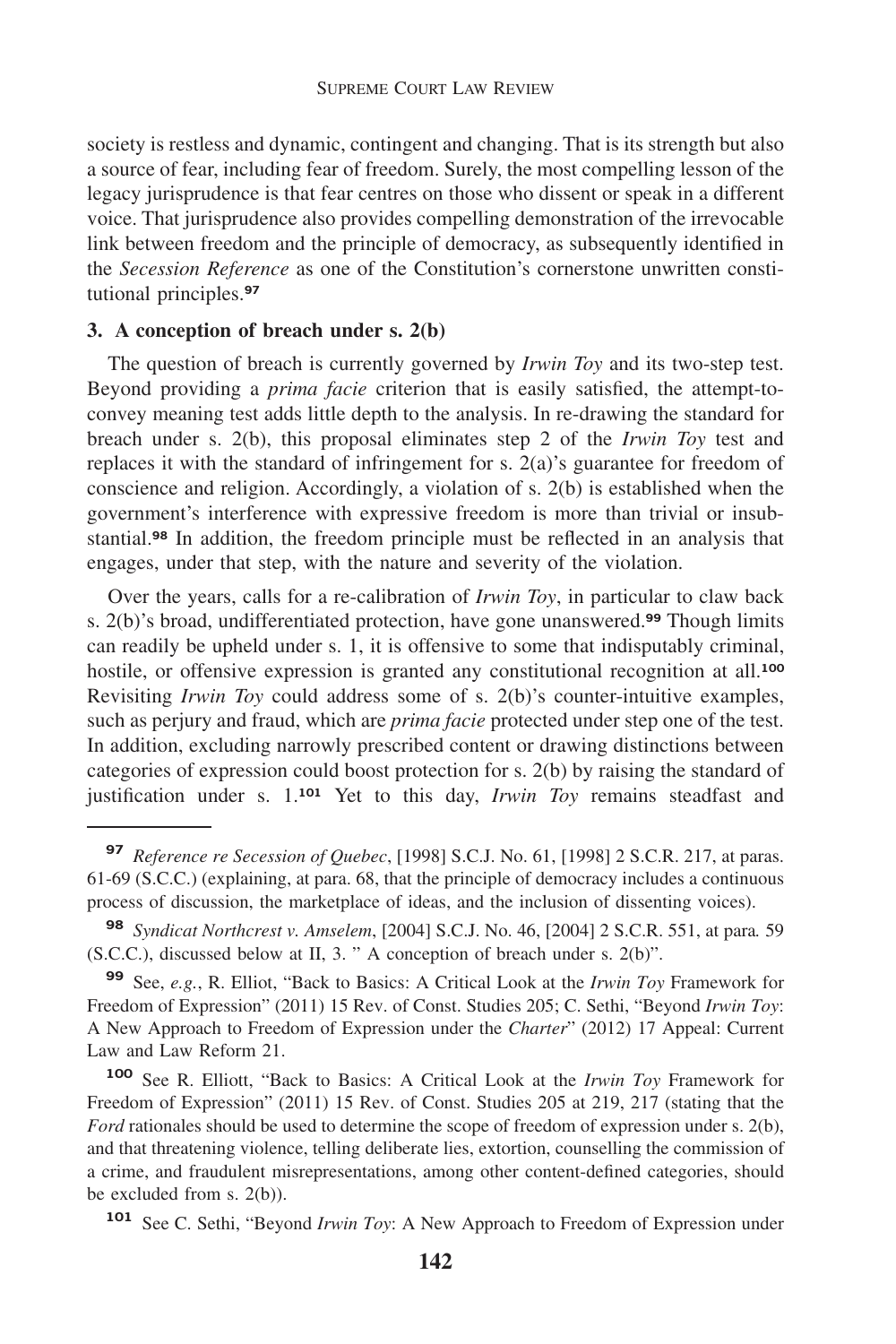implacably in place as the governing precedent on freedom of expression.**<sup>102</sup>**

Section 2(b) doctrine should be modified but not, as suggested above, to add content-based substantive standards or exclude categories of expression from the Charter. Freedom breeds doubt and can pose danger to the status quo. For that reason, its place in our order of values is vulnerable, easily overridden in times of trouble, turmoil, and doubt. Section 2(b)'s imperative of freedom must prevail to the point at which expressive activity poses a risk of demonstrable harm to the community. That is where limits on freedom can be justified, but only under the discipline of a rigorous s.1 analysis. Put another way, expressive content and any harm it might cause are in principle extraneous to the initial question whether the government has violated s. 2(b).**<sup>103</sup>**

*Irwin Toy*'s principle of *prima facie* protection for all content of expression is sound, but cannot serve as the standard that moves the analysis from s. 2(b) to s. 1 without more. Before s. 1 is engaged, the nature and gravitas of the violation must be registered under s. 2(b). Specifically, courts must examine and explain the insult to freedom, as well as its consequences for expressive freedom and the guarantee's underlying values. That is imperative because, at present, the s. 2(b) analysis is bereft of this element, and expressive freedom is severely disadvantaged under s. 1 as a result. Not to address this gap leaves the analysis incomplete, sending a barebones finding of breach to s. 1.**<sup>104</sup>**

Before addressing that task, *Irwin Toy*'s second step – the purpose-effects test – must be dropped from the methodology of breach. The purpose-effects test is infrequently invoked and plays a limited role in the s. 2(b) analysis. More to the point, the standard for effects-based violations imposes a burden on claimants to establish the value of expressive content.**<sup>105</sup>** That burden is inconsistent with the

**<sup>103</sup>** The caveat is *Irwin Toy*'s exclusion for violent forms of expression and the Court's definition of this concept. *Irwin Toy Ltd. v. Quebec (Attorney General)*, [1989] S.C.J. No. 36, [1989] 1 S.C.R. 927, at 970 (S.C.C.); and *Greater Vancouver Transportation Authority v. Canadian Federation of Students*, [2009] S.C.J. No. 31, [2009] 2 S.C.R. 295, at 315 (S.C.C.) (excluding violent expression and threats of violence from the scope of s. 2(b)).

**<sup>104</sup>** As noted, the jurisprudence to date demonstrates how the imbalance between breach and justification has worked against expressive freedom, discounting the significance of the violation and leaving it barren in the justification analysis; see *Saskatchewan (Human Rights Commission) v. Whatcott*, [2013] S.C.J. No. 11, [2013] 1 S.C.R. 467 (S.C.C.).

**<sup>105</sup>** That burden also arises under *City of Montreal*'s standard for determining access to

the *Charter*" (2012) 17 Appeal: Current Law and Law Reform 21 (proposing an approach that would ensure that limits on "core" expressive content would be properly subjected to a heightened level of scrutiny).

**<sup>102</sup>** It should be noted that issue-specific doctrines have evolved to address the open court principle, the status of the press and media, access to government property for s. 2(b) purposes, and the scope of positive obligations under s. 2(b) of the Charter. These are not addressed in this article.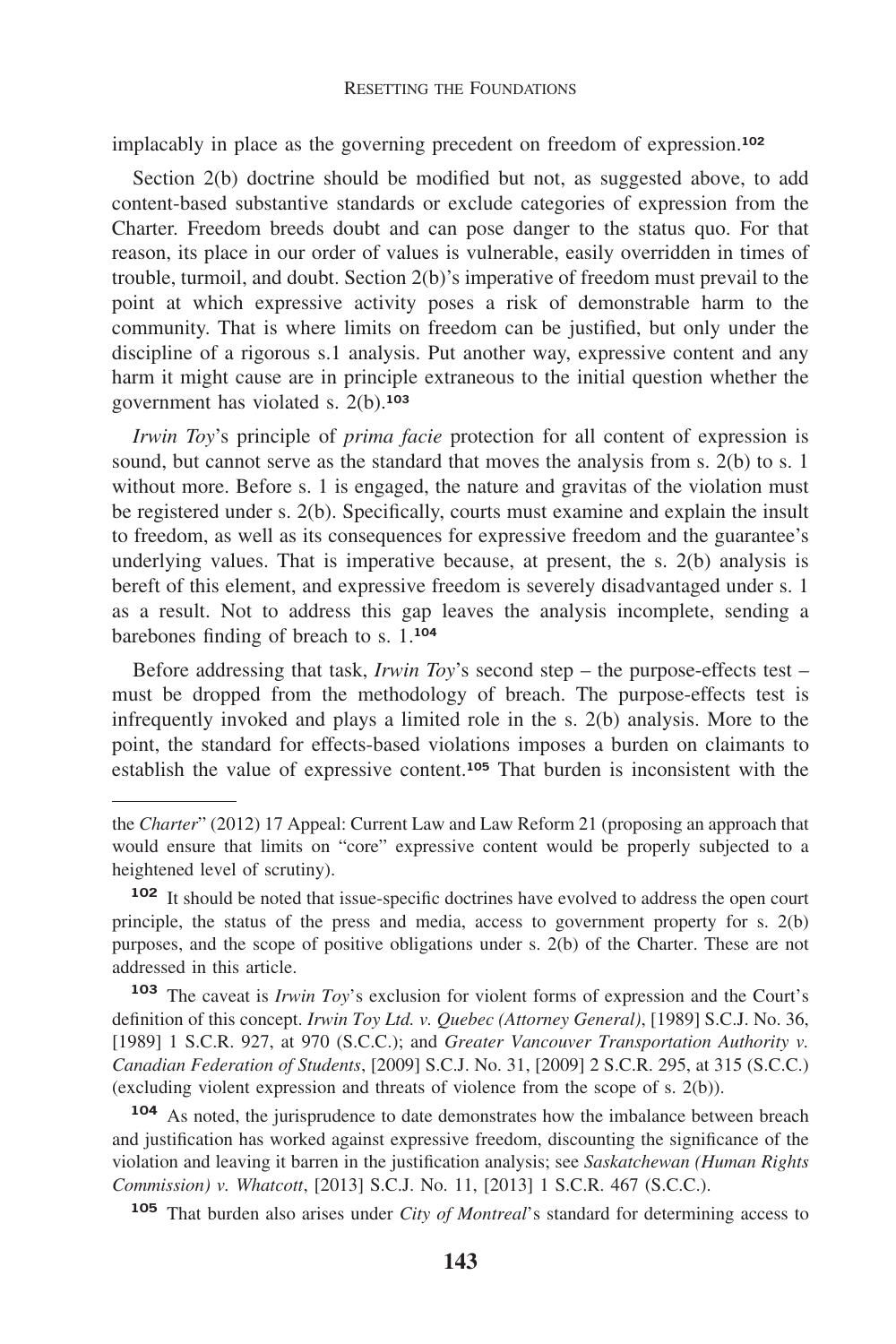content neutrality of step one and contrary to a concept of s. 2(b) that protects *freedom* of expression. Eliminating this step nonetheless leaves s. 2(b) without a standard of infringement and doctrinal mechanism for discussing the severity of the violation.

In place of the purpose-effects test, *Syndicat Northcrest v. Amselem* and its test for violations of s. 2(a)'s guarantee of religious freedom provides a good model for s. 2(b). Specifically, Amselem's standard of an infringement that is more than trivial or substantial should replace the second step of *Irwin Toy*. The caveat is that under s. 2(b), the test of non-trivial or insubstantial interference cannot include any consideration of the expressive activity's impact on others.**<sup>106</sup>** Section 2's guarantees of religious and expressive freedom are closely related, but not identical. While s. 2(a) extends the Charter's protection to religious beliefs and practices, s. 2(b) does not protect conduct or violent forms of expression, and a standard of infringement that considers harm to others is inconsistent with s.  $2(b)$ 's principle of content neutrality. Apart from *Irwin Toy*'s exception for violent forms of expression, any harm to others arising from expressive activity must be addressed as a matter of justification under s. 1.

A standard of non-trivial and not insubstantial interference with expressive freedom does not signal a more onerous standard or restrictive approach to s. 2(b). Instead, this standard is principled because it provides a doctrinal venue for discussion and acknowledgment of the interference with expressive freedom. In particular, the element that is missing in the current methodology – an analysis of the nature and severity of a violation – can be incorporated into this discussion. In analyzing the infringement, courts must acknowledge and consider how limits on expressive freedom violate s. 2(b)'s underlying principle of freedom and its truth-seeking, process-based rationale.

More must be said to explain how this standard of breach works and, in particular, how it interacts with the *Ford* values. In brief, those values can work in tandem with the overarching principle that expressive freedom advances a process of discovery and exchange that seeks truth, enlightenment, and change. The values do not inform the question of infringement by asking whether expressive activity is sufficiently valuable to warrant protection by s. 2(b). The starting point is a violation of freedom; from there, the *Ford* values can play a role in analyzing the impact of the infringement on one or more of the guarantee's foundational rationales (*i.e.*, truth-seeking; political and social decision making; individual flourishing). In this

government property under s. 2(b) of the Charter: *Montreal (City) v. 2952-1366 Quebec Inc.*, [2005] S.C.J. No. 63, [2005] 3 S.C.R. 141 (S.C.C.). Addressing the government property doctrine is beyond the scope of this discussion.

**<sup>106</sup>** *Syndicat Northcrest v. Amselem*, [2004] S.C.J. No. 46, [2004] 2 S.C.R. 551, at paras*.*  59, 62-63 (S.C.C.). (stating that *conduct* that potentially causes harm to others would not automatically be protected (emphasis added)).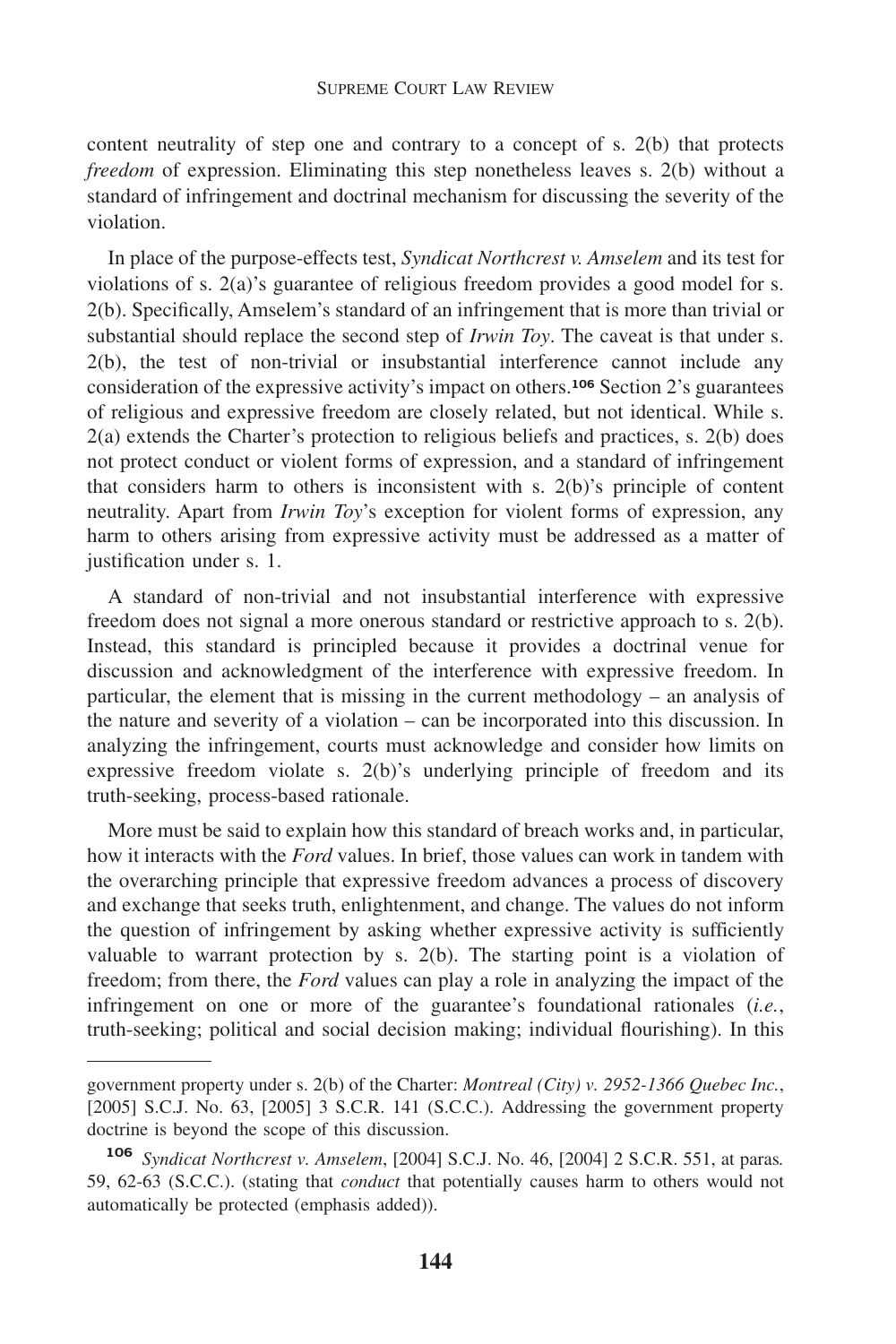way, the infringement will be given the attention and gravitas that s. 2(b)'s guarantee of expressive freedom demands.**<sup>107</sup>**

The objective under s. 2(b) is a generous scope of entitlement that informs a robust and mindful consideration of the violation and its consequences for freedom. In this way, animating a conception of freedom will fortify the analysis of breach before the issue of reasonable limits is undertaken under s. 1. To summarize, a revised methodology of breach retains *Irwin Toy*'s attempt-to-convey test, eliminates the purpose-effects step, and completes the analysis by adding a threshold test of infringement borrowed from the s. 2(a) jurisprudence. As such, it renews s. 2(b)'s guarantee of expressive freedom by re-setting and deepening its conceptual and analytical foundations.

# **III. RESETTING THE FOUNDATIONS, PART 2: SECTION 1, THE CONTEXTUAL APPROACH, AND A CONCEPTION OF JUSTIFICATION**

Renewing the s. 1 methodology for violations of s. 2(b) is also imperative, but somewhat more complex because of its implications for other Charter rights and guarantees. While it is admittedly a piecemeal approach to s. 1 reform, this proposal sketches the elements to s. 2(b), sketching the elements of a standard of justification that, when paired with the conception of breach set out above, sets a principled framework for s. 2(b) decision making.

Where a breach of s. 2(b) requires justification, the s. 1 analysis requires attention to three key issues: the contextual approach, the evidentiary requirements of proof, and the proportionality balancing of salutary benefits and deleterious consequences. As explained above, the use of context to assess the value of expressive content is unsound in principle. More to the point, the dual roles the *Ford* values play under s. 2(b) and s. 1, and their direct influence on the question of limits, are a hallmark and central drawback of the s. 2(b) jurisprudence. The comparative irrelevance of the *Ford* values under s. 2(b) becomes more pronounced when juxtaposed with their determinative role under s. 1's contextual approach.

This approach appeared early in s. 2(b)'s evolution before other elements of the s.1 analysis, and especially the proportionality analysis, were developed.**<sup>108</sup>** The

**<sup>107</sup>** Another issue is whether the s. 2(b) analysis should consider and adopt issue-specific standards for different categories of expression (*i.e.*, political; commercial) and whether that should be undertaken under s. 2(b) or s. 1. These questions are beyond the scope of this discussion. See C. Sethi, "Beyond *Irwin Toy*: A New Approach to Freedom of Expression under the *Charter*" (2012) 17 Appeal: Current Law and Law Reform 21 (proposing that because not all expression is equally worthy of protection, tiers of scrutiny should be introduced under s. 2(b) to direct the s. 1 analysis of reasonable limits).

**<sup>108</sup>** In 1997, a few years after the contextual approach was established under s. 2(b), Peter Hogg wrote that the Court "goes through the motion" on this test, though it has "never had any influence on the outcome of a case". He concluded, as a result, that this step can "safely be ignored". P. Hogg, *Constitutional Law*, 4th ed. (Toronto: Carswell, 1997) at 898. Note also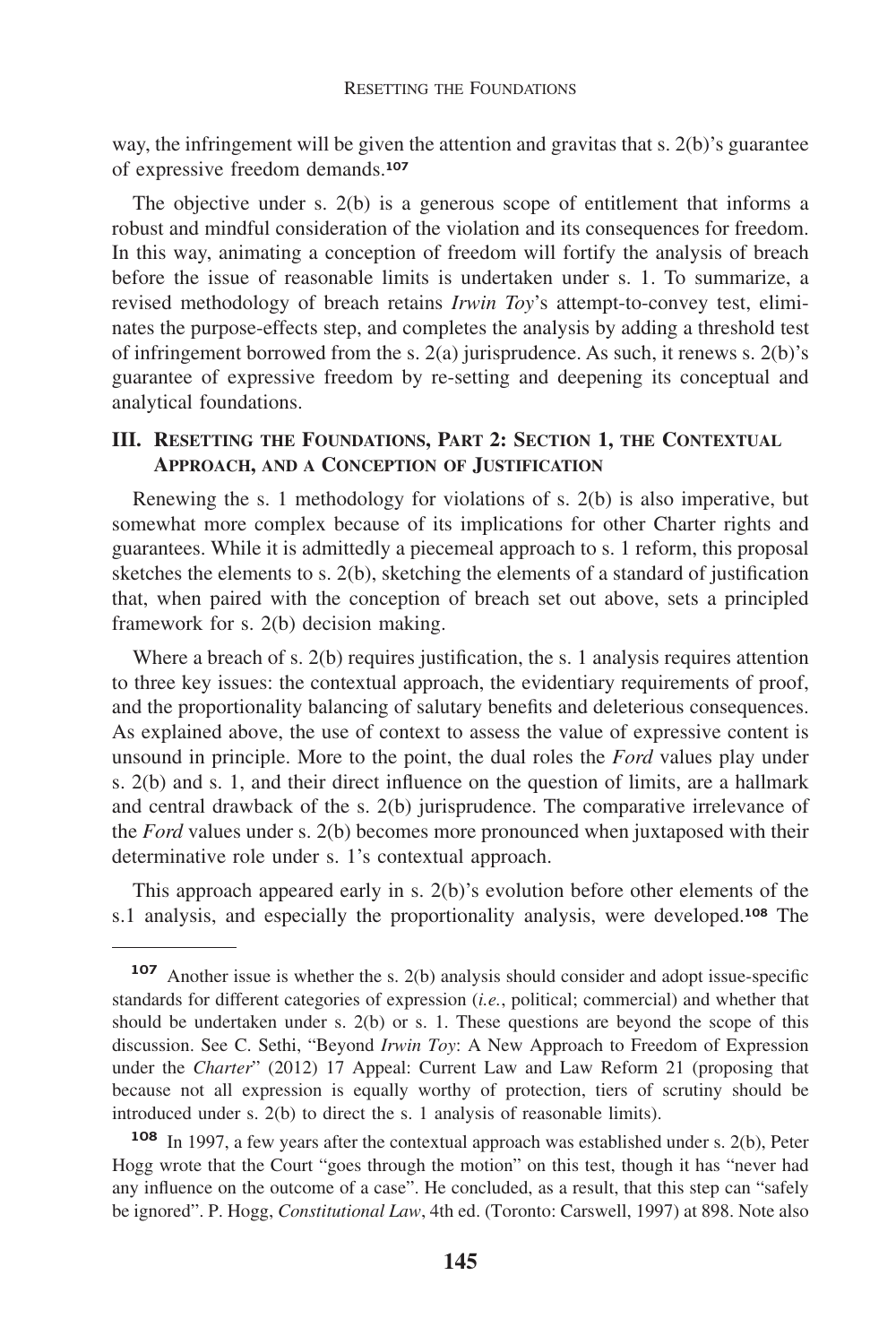backdrop is *Oakes*, which created a structured analytical framework that seemingly failed to accommodate the context of competing values.**<sup>109</sup>** Justice Wilson identified this gap in *Edmonton Journal* and proposed a contextual approach to place the values at stake "in sharp relief".**<sup>110</sup>** By directing that expressive content should be measured against the *Ford* values, Dickson C.J.C. gave Wilson J.'s fledgling concept doctrinal form in *R. v. Keegstra*.<sup>111</sup> Though the contextual approach provided a mechanism for weighing values that the prevailing interpretation of *Oakes* did not accommodate, that gap in the test has now been filled by an enriched form of proportionality balancing.**<sup>112</sup>**

As explained, this approach facilitated a low-value designation for objectionable content that provided a rationale for relaxing the standard of justification. That is how the *Ford* values re-surfaced under s. 1 as an unprincipled form of doctrinal leverage that could easily justify limits on low-value expression.**<sup>113</sup>** Anomalously, the contextual approach deployed values that are designed to maximize the protection of expressive freedom for the opposite purpose of marginalizing content

**<sup>110</sup>** *Edmonton Journal v. Alberta (Attorney General)*, [1989] S.C.J. No. 124, [1989] 2 S.C.R. 1326, at 1355 (S.C.C.) (emphasis in original removed). In particular, the purpose of this approach was to address the merits of rights and their limits in an equivalent and contextual manner, and not to set abstract values of entitlement against competing interests.

**<sup>111</sup>** [1990] S.C.J. No. 131, [1990] 3 S.C.R. 697, at 761-62, 766 (S.C.C.) (incorporating the contextual approach into the proportionality analysis, applying *Royal College*, and concluding that hate propaganda "contributes little" to the "quest for truth, the promotion of individual self-development or the protection and fostering of a vibrant democracy"; following that analysis, restrictions on this "special category of expression" are easier to justify). See *Rocket v. Royal College of Dental Surgeons of Ontario*, [1990] S.C.J. No. 65, [1990] 2 S.C.R. 232 (S.C.C.).

**<sup>112</sup>** See, *e.g.*, *Alberta v. Hutterian Brethren of Wilson Colony*, [2009] S.C.J. No. 37, [2009] 2 S.C.R. 567 (S.C.C.) (providing a full analysis, in the majority and dissenting opinions, of the salutary benefits and deleterious consequences of a photo ID requirement that violated the rights of members of a religious community).

**<sup>113</sup>** Prior to *Keegstra*, McLachlin J. began the process of developing Wilson J.'s concept of a contextual approach. In *Rocket* she recognized the importance of context in evaluating expressive activity under s.1 and used this approach to evaluate the expression "in light of s.2(b) values". *R. v. Keegstra*, [1990] S.C.J. No. 131, [1990] 3 S.C.R. 697, at 760-61 (S.C.C.).

that Sethi would eliminate this step because it does little work and there is "no need for a free-standing inquiry at this stage". C. Sethi, "Beyond *Irwin Toy*: A New Approach to Freedom of Expression under the *Charter*" (2012) 17 Appeal: Current Law and Law Reform 21, at 40. More to the point, this step of *Oakes* amounts to a "naked balancing exercise"..

**<sup>109</sup>** *Irwin Toy* proposed a significant modification to the s.1 analysis, with the proposal for a bifurcated standard of analysis that turned on whether the state acted as the singular antagonist of the claimant, or in its role of mediating social concerns and allocating scarce resources. While it remains active on occasion, this doctrinal modification to *Oakes* had mixed success, at best. *Irwin Toy Ltd. v. Quebec (Attorney General)*, [1989] S.C.J. No. 36, [1989] 1 S.C.R. 927, at 989-90 (S.C.C.).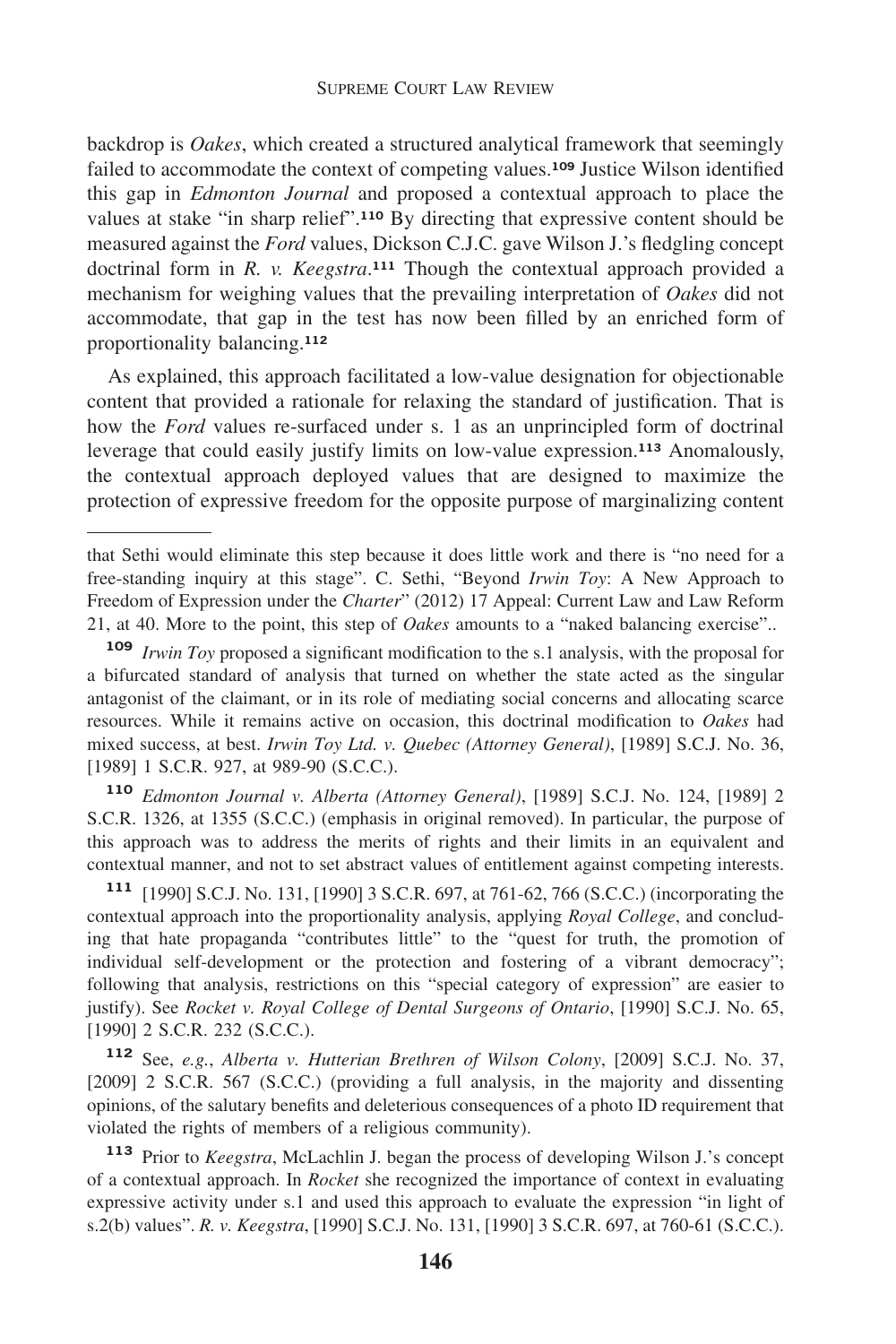and promoting justifiable limits. That deflection of s.  $2(b)$ 's underlying values – from protecting freedom to justifying limits – is a betrayal of the Charter's promise of expressive freedom.

A declaration that expression is not valuable enough to warrant Charter protection is a conclusion, not an evidence-based justification. In practice, the contextual approach's assessment of expressive value serves as a proxy when evidence of harm is unavailable or is equivocal.**<sup>114</sup>** Eliminating the contextual approach would mean that courts can no longer relax the standard of justification when expressive content is deemed to be of low value.**<sup>115</sup>** Abandoning the contextual approach would return to a methodology of limits that rests on an evidence-based conception of harm. That approach rejects the logic that valueless and less valuable expression is harmful, or that proof of harm is not required. Limits under s. 1 must be based on evidence that expressive content is sufficiently linked to demonstrable harm. At the point of considering limits and prohibitions on expression, the government must identify and define the harm at issue, then demonstrate that its measures are carefully tailored to target expression that can permissibly be limited.

On this, the Supreme Court's open court jurisprudence provides principled doctrinal leadership. In a series of decisions, the Court developed a standard of justification, the *Dagenais/Mentuck* test, that is highly protective of s. 2(b).**<sup>116</sup>** One of the key features of this jurisprudence is the requirement that judicially imposed limits on open court rest on a "sufficient evidentiary foundation".**<sup>117</sup>** This test and its requirement of an evidentiary basis led to a stricter standard of justification on these issues than under *Oakes*. Seemingly unaware of a disconnect between the two, the jurisprudence has not discussed, much less resolved, this double standard.**<sup>118</sup>** Incorporating a requirement of evidentiary sufficiency into the *Oakes* analysis can

**<sup>116</sup>** *Dagenais v. Canadian Broadcasting Corp.*, [1994] S.C.J. No. 104, [1994] 3 S.C.R. 835 (S.C.C.); *R. v. Mentuck*, [2001] S.C.J. No. 73, [2001] 3 S.C.R. 442 (S.C.C.) (establishing a rigorous standard of justification for judge-made orders that would limit access to proceedings or place a ban on publications). See J. Cameron, "A Reflection on Section 2(b)'s Quixotic Journey, 1982-2012" (2012) 58 S.C.L.R. (2d) 163 (praising the open justice jurisprudence as a "section 2(b) template").

**<sup>114</sup>** See, generally, E. Macfarlane, "Hate Speech, Harm, and Rights", in E. Macfarlane, ed., *Dilemmas of Free Expression* (Toronto: University of Toronto Press, 2021), at 35-55.

**<sup>115</sup>** That raises a question – which is not answered here – whether issue-specific standards or some differentiation of review for categories of expression (*i.e.*, political, commercial etc.) should be adopted and whether that is a function or breach under s. 2(b) or justification under s. 1 See C. Sethi, "Beyond Irwin Toy: A New Approach to Freedom of Expression under the Charter" (2012) 17 Appeal: Current Law and Law Reform 21.

**<sup>117</sup>** *Canadian Broadcasting Corp. v. New Brunswick (Attorney General)*, [1996] S.C.J. No. 38, [1996] 3 S.C.R. 480, at paras. 72, 73, 78 and 85 (S.C.C.) (reinforcing the requirement of a sufficient factual foundation for limits on open court).

**<sup>118</sup>** While legislative restrictions on open justice are governed by *Oakes*, the *Dagenais/*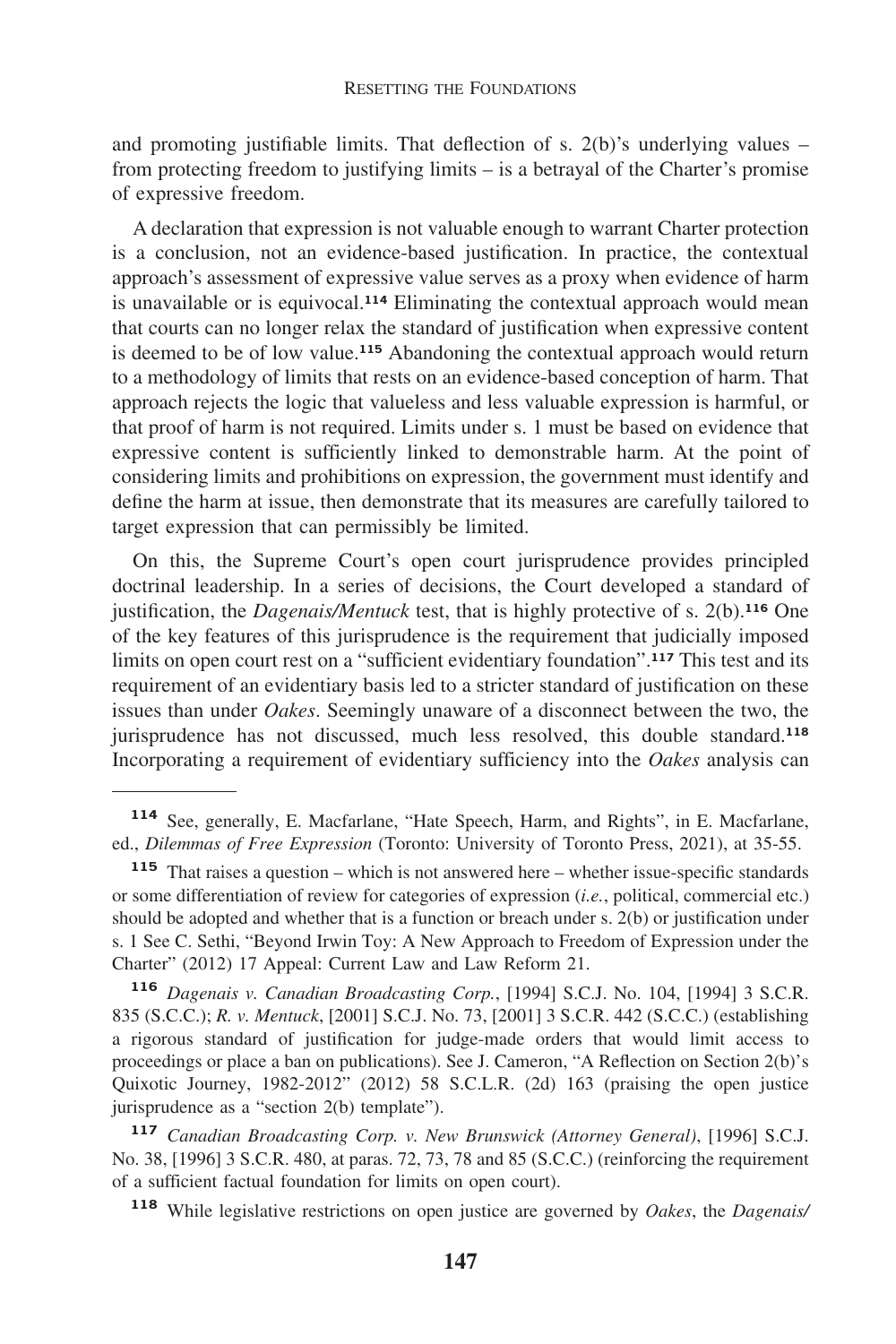harmonize these branches of s. 2(b) jurisprudence and ground an evidence-based approach to s. 1 decision making where expressive content is at issue.

In turn, a requirement of evidentiary sufficiency engages the concept of harm and the threshold that must be met to justify limits. Defining harm and its threshold of democratic tolerance – the point at which limits become permissible – is a complex task. At the very least, it must be clear that a finding of harm cannot rest on the low value of the content, or on unsubstantiated notions of "common sense" and general knowledge (*i.e.*, that hate speech is harmful).**<sup>119</sup>** It does not suffice, for instance, that certain communities, or the community at large, perceive content to be harmful.**<sup>120</sup>** Moreover, the standard of a "reasoned apprehension of harm" must, at some appreciable level of concreteness, state what the basis is for that apprehension.**<sup>121</sup>**

Setting a concept of harm into the foundation of methodology, in combination with a retreat from the contextual approach, will ground the s.1 analysis in principle. Yet another difficulty with a perceptive conception of harm is that it obviates the need for carefully defined restrictions on expressive freedom. That creates an impermissible risk of regulation that is broad and inclusive, rather than narrowly tailored to address an identifiable and substantiated risk of harm. Where online content is concerned, the further concern is that expressive content can simply disappear under various forms of take down rules, without due process or requirements of procedural fairness.**<sup>122</sup>**

To the extent online communications are seemingly beyond regulation, out of

**<sup>120</sup>** See, *e.g.*, *Saskatchewan (Human Rights Commission) v. Whatcott*, [2013] S.C.J. No. 11, [2013] 1 S.C.R. 467, at paras. 132, 135 (S.C.C.) (stating that a court can use "common sense and experience" in recognizing that activities such as hate speech inflict "societal harms" and that the discriminatory effects of this speech are "part of the everyday knowledge and experience of Canadians").

**<sup>121</sup>** The standard dates from *R. v. Butler*, [1992] S.C.J. No. 15, [1992] 1 S.C.R. 452 (S.C.C.), where pornography was found to have low value, and has been applied in many other contexts, including high-value electoral expression: *Harper v. Canada (Attorney General)*, [2004] S.C.J. No. 28, [2004] 1 S.C.R. 827, at paras. 77-78 (S.C.C.).

**<sup>122</sup>** In this, takedown rules are in very broad and general terms the equivalent of the bygone era of postal, book, and film censorship. See J. Cameron, "Process Matters: Postal Censorship, *Your Ward News*, and s.2(b) of the *Charter*", in E. Macfarlane, ed., *Dilemmas of Free Expression* (Toronto: University of Toronto Press, 2021) at 56-75 (arguing that s. 2(b)'s guarantee of expressive freedom must include process rights, including and especially when the government imposes a prior restraint on the distribution or communication of expressive content).

*Mentuck* test applies to judicial decision making and the discretion to close proceedings or impose a ban on publication.

**<sup>119</sup>** See Macfarlane, "Hate Speech, Harm, and Rights" in E. Macfarlane, ed., *Dilemmas of Free Expression* (Toronto: University of Toronto Press, 2021) at 40-45 (discussing the question of empirically identifying harm).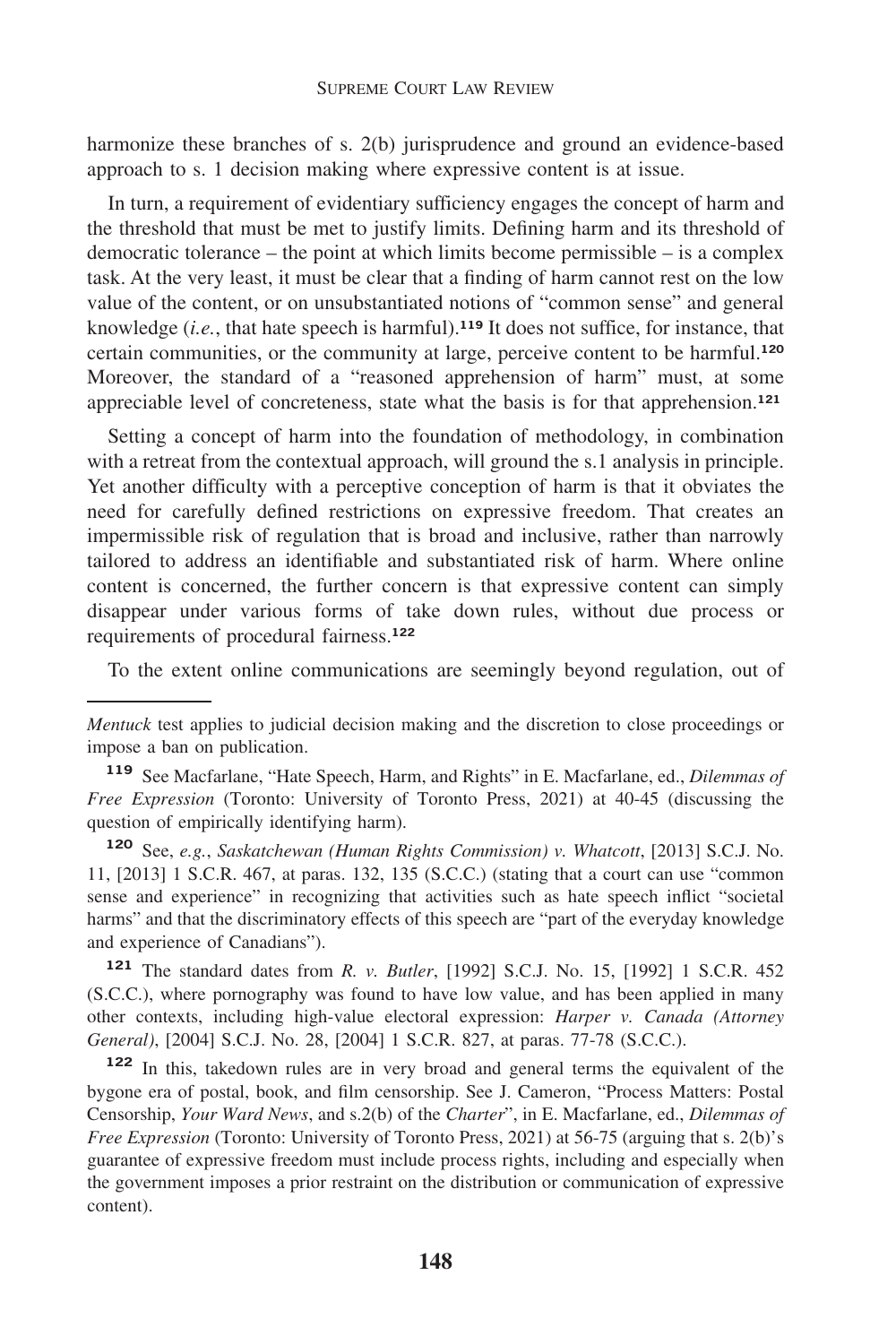control, and in need of measures to prevent harm, the answer still cannot be found in crude mechanisms of regulation. In making recommendations for a regulatory framework, the Report by the Canadian Commission on Democratic Expression demonstrates that the details of online regulation are immensely challenging.**<sup>123</sup>** There, the Commission's recommendations for addressing harmful online communications proposed a regulatory framework comprising, among other things, a duty to act responsibly, an e-tribunal, and a notice-and-notice process (for takedown).**<sup>124</sup>** One of the commissioners, Jameel Jaffir, endorsed the "broad outlines", but did not join the Report because the "harms reduction" model and recommendations provided no details or parameters about the scope and details of regulation.**<sup>125</sup>** In doing so, Jaffir flagged a critical issue going forward: that the details of regulation directly engage the principle of freedom. More recently, the federal government introduced Bill C-36 and has promised further measures to regulate social media and online communication.**<sup>126</sup>** These initiatives raise serious issues about procedural fairness under s. 2(b), as well as about the nature and scope of regulation.

These and other initiatives must be met by a renewed commitment to minimal impairment that can guard against over-reaching in the regulation of expressive content. New forms of regulation must comply with the Charter, including the rule of justification that an infringement of the Charter must be carefully tailored to avoid

**<sup>123</sup>** Final Report, Canadian Commission on Democratic Expression, "Harms Reduction: A Six-Step Program to Protect Democratic Expression Online (January 2021), online: [<https://ppforum.ca/articles/harms-reduction-a-six-step-program-to-protect-democratic](https://ppforum.ca/articles/harms-reduction-a-six-step-program-to-protect-democratic)expression-online/>.

**<sup>124</sup>** See the Executive Summary, Final Report, Canadian Commission on Democratic Expression, "Harms Reduction: A Six-Step Program to Protect Democratic Expression Online (January 2021), online: [<https://ppforum.ca/articles/harms-reduction-a-six-step-program](https://ppforum.ca/articles/harms-reduction-a-six-step-program)to-protect-democratic-expression-online/> (outlining the Commission's recommendations, which include a duty for platforms to act responsibly, proposing a new regulatory body and social media council, and remedies for online harm, which include A "quick" takedown system).

**<sup>125</sup>** Final Report, Canadian Commission on Democratic Expression, "Harms Reduction: A Six-Step Program to Protect Democratic Expression Online (January 2021), online: [<https://ppforum.ca/articles/harms-reduction-a-six-step-program-to-protect-democratic](https://ppforum.ca/articles/harms-reduction-a-six-step-program-to-protect-democratic)expression-online/> at Annex B (explaining why he could not endorse the proposed "Duty to Act Responsibly" or the proposed e-tribunals and notice-and-notice process).

**<sup>126</sup>** Bill C-36, *An Act to amend the Criminal Code and the Canadian Human Rights Act (hate propaganda, hate crimes and hate speech)*, (1st Reading, June 23, 2021), online: [<https://parl.ca/DocumentViewer/en/43-2/bill/C-36/first-reading>](https://parl.ca/DocumentViewer/en/43-2/bill/C-36/first-reading). See also A. Karadeglija, "The first 100 days: major battles over free speech, internet regulation looms when Parliament returns", October 10, 2021, *National Post* (explaining government plans to establish a regulator and to require social media platforms to remove illegal content within 24 hours), online: [<https://nationalpost.com/news/politics/the-first-100-days-major-battle-over-free](https://nationalpost.com/news/politics/the-first-100-days-major-battle-over-free)speech-internet-regulation-looms-when-parliament-returns>.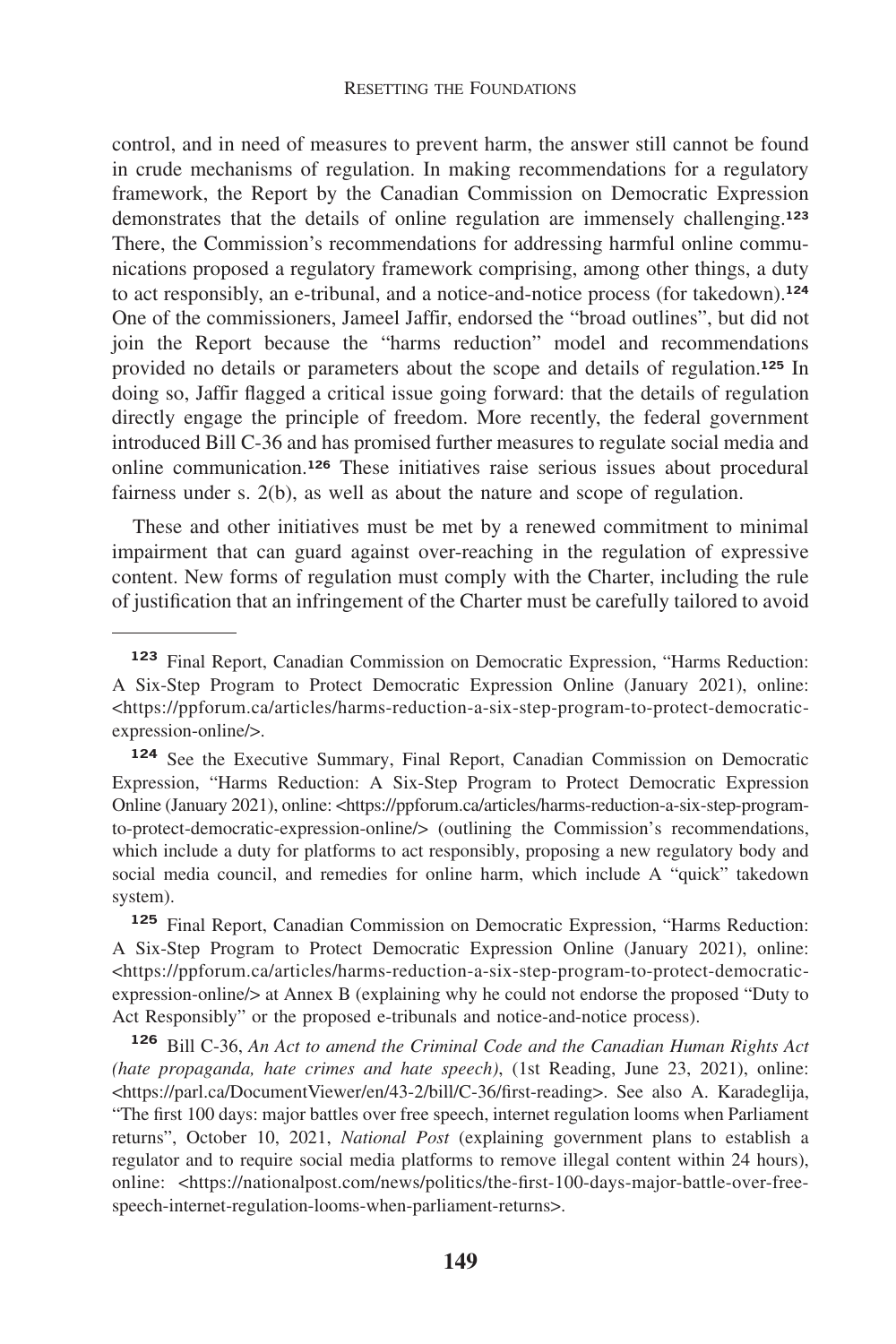collateral restrictions on constitutionally protected activity. Reinvigorating the requirement that regulations must be minimally impairing sends a signal to the legislatures that measures that do not meet constitutional standard must be invalidated.

Further adjustments are required to complete an overhaul of the methodology. As suggested above, the contextual approach should be displaced by proportionality balancing, which has matured in recent years. In revisiting this step, it is critical to refresh its purpose, which is to enable the right or freedom to prevail against an infringement that is otherwise justifiable. By definition, and because it only arises when a violation passes the other steps of the *Oakes* test, the goal of final proportionality is rights protection: to determine whether the salutary benefits of restrictions on expressive freedom outweigh its deleterious consequences for s. 2(b)'s guarantee of a fundamental freedom. This element of the justification analysis cannot be vitalized or re-vitalized without addressing the "naked balancing" that typifies and problematizes this step.**<sup>127</sup>**

A principled application of minimal impairment will minimize reliance on this element of *Oakes*, but where it matters and could affect the outcome, proportionality balancing must place an explicit onus on the government to demonstrate why the salutary benefits of the violation outweigh the deleterious consequences for expressive freedom. Section 2(b)'s renewed approach to the question of breach forms the backdrop of that discussion, ensuring that proportionality balancing does not replicate or re-introduce the assumptions of the contextual approach and its disapproval of low-value expression. Under this model, the deleterious consequences of the infringement are directly juxtaposed with its salutary benefits, free from the *a priori* value judgments of the contextual approach. In a renewed version of proportionality balancing, the deleterious consequences of an infringement cannot be brushed off, but must be squarely and rigorously addressed.

In practice, the proposed methodology will raise the threshold for limits under s. 1, placing the analysis in a framework of principle that is consistent with a robust conception of freedom under s. 2(b), and a burden of justification that falls on the state under s. 1. There is sufficient opportunity to justify limits on freedom under this framework because final proportionality enables the analytical calculus of benefits and consequences to be calibrated. Regulatory interests can prevail, even when set against the deleterious consequences for freedom, where the salutary benefits of regulation are exigent and well established by the evidence.

# **IV. CONCLUSION**

Section 2(b)'s progress thus far has been mixed. The Charter's guarantee of

**<sup>127</sup>** C. Sethi, "Beyond *Irwin Toy*: A New Approach to Freedom of Expression under the *Charter*" (2012) 17 Appeal: Current Law and Law Reform 21 at 40*.* A more developed discussion of what this might look like is beyond the scope of this article and its primary objective of proposing a prospectus for s. 2(b) methodology.